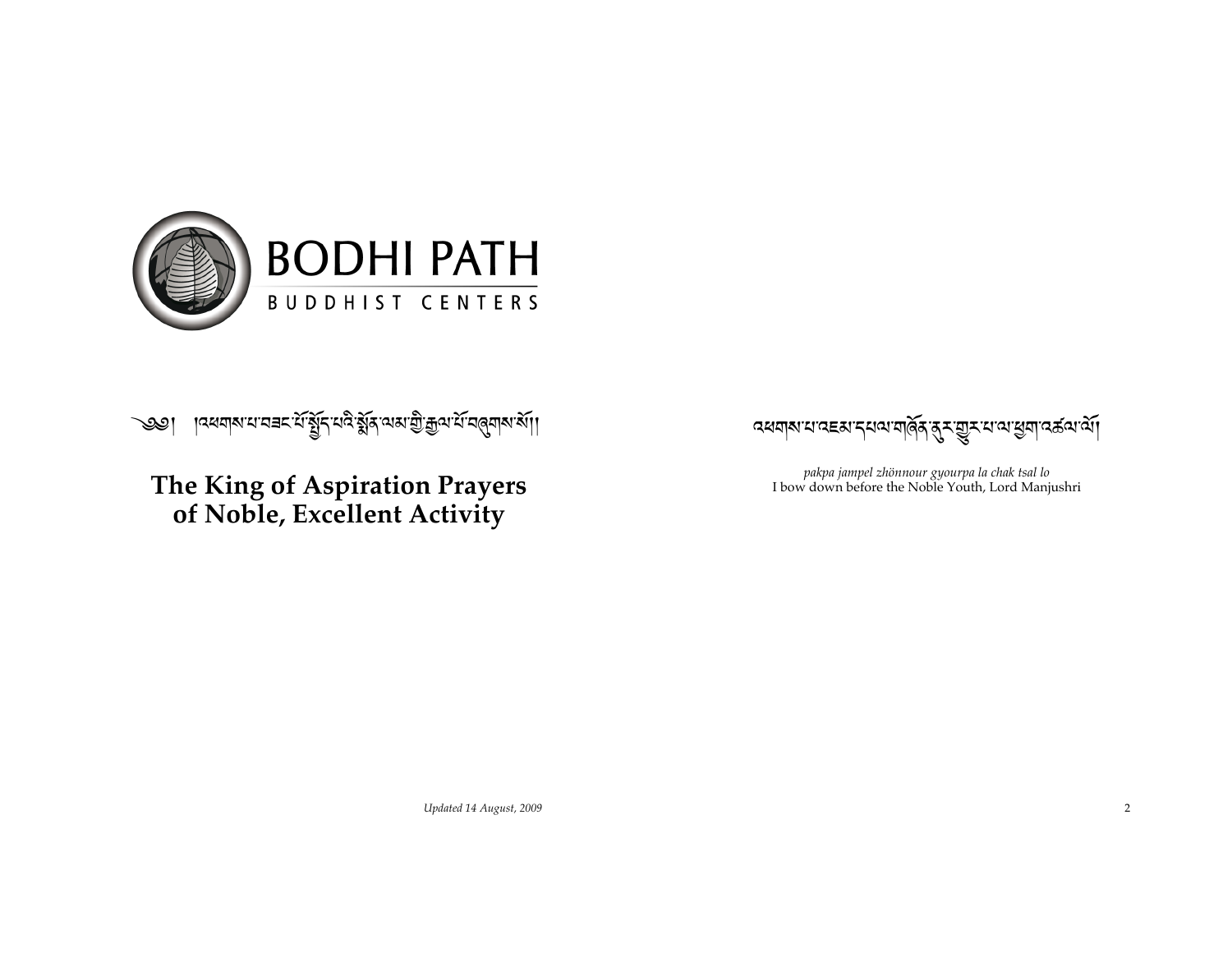#### ।<sup>ਏ-</sup>ଛ୍ଲे< શુ <শ ধূমাঝ বড়ব বইনা हेड ड ।<u>ຽសធាសួសធាសិ</u>ធាសធាស៊ូ ស្ថាននៃ ជា ភាស **ฺ ।** वद्मा वीष अ'व्युष दे द्मा व्रत्य रुद्ध খেত্ৰ হোৱা অৱত্য স্থায় পৰীত্

jinyé soudak chok chou'i jikten na düsoum shékpa miyi sengé kün dagi malü dédak tamché la lü tang ngayi dangwé chak gyi-o

In all of the worlds in all ten directions reside the Tathagatas of past, present and future. Before each and every one of these lions among men, I bow down joyfully with body, speech, and mind.

#### |मबद्धिं सुद्धिक्षेत्र अत्र सुवस्य द्वा वीसा <u>। क</u>ुवाबाञ्चरू उन् सैन् कुलार् स्य स्थान्। ।बैनकोङ्गद्भाञ्जनसुष्य मन्नद्भाष्य पोषा । <u>ক</u>ুন্ম ব'ন্**দ্ৰ বাত্ৰ বিদ্যালয়**

zangpo chöpé mönlam tobdak gi gyalwa tamché yikyi ngön soum dou zhingi dülnyé lürab tü pa yi gyalwa künla rabtou chak tsallo

By the power of wishes of Excellent Conduct, each Buddha evoked becomes manifest. With as many bodies as atoms in the universe, I bow down deeply to the Victorious Ones.

### ड़ॎय़ॱॻऻऀऄॻॱॺॗॆॸॱॸॱड़य़ॱऄॗॸॱॺॸॺॱक़ॗॺॱड़ॺॺग़ <u>।ঝহম'ক্ৰুম'মুম'স্ট্ৰ'ব্ৰুম'ৰ'বৰ্</u>ত্তমাম'থ'ব্ৰ *୲*ঀ৾ৠয়৳য়ৼৗৣ৾ৼঀৣ৾ঢ়ৼ৸ৼঀ৸৸৸৸৸ <u>।</u> হমম'ডন ক্রম'ন'ন্দামীম'নান'নন র্মমা

dül chik teng na dül nyé sangyé nam sangyé sékyi üna zhoukpa dak détar chökyi ying nam malü par tamché gyalwa dagi gang war mö

Atop one particle, as many Buddhas as particles are settled amidst Bodhisattvas, their spiritual heirs. Thus Dharmadhatu, the entire sphere of being, abounds with the Buddhas that I have envisioned.

#### ៲ঀ৾ৼয়ঢ়ঌয়৶য়৻ৼড়ৢ৻য়ৼ৻ড়৻ড়ৢৼ <u>।২ইখ্য মূলিৰ লবাই প্ৰভূষ্টে স্বৰ্</u>যাদি ব্ৰিল। **। ক্ৰু**অ'ন'শ্ৰু শ্ৰীৰ্অৰ দৰ মন্দৰ্ভি উনা <u>।ঘই ঘৰ যাত্ৰিয়াৰ ঘাৰমৰ ওৰ ঘৰবা য়াৰ ঘৰ্ষ্টৰ।</u>

dédak ngakpa mizé gyatso nam yangi yenlak gyatso'i dra kün gyi gyalwa kün gyi yönten rab jö ching déwar shékpa tamché dagi tö

Using every tone of a multitude of melodies I revere them with boundless oceans of acclaim. Singing the praises of Those Gone to Bliss, I honor your qualities, O Victorious Ones.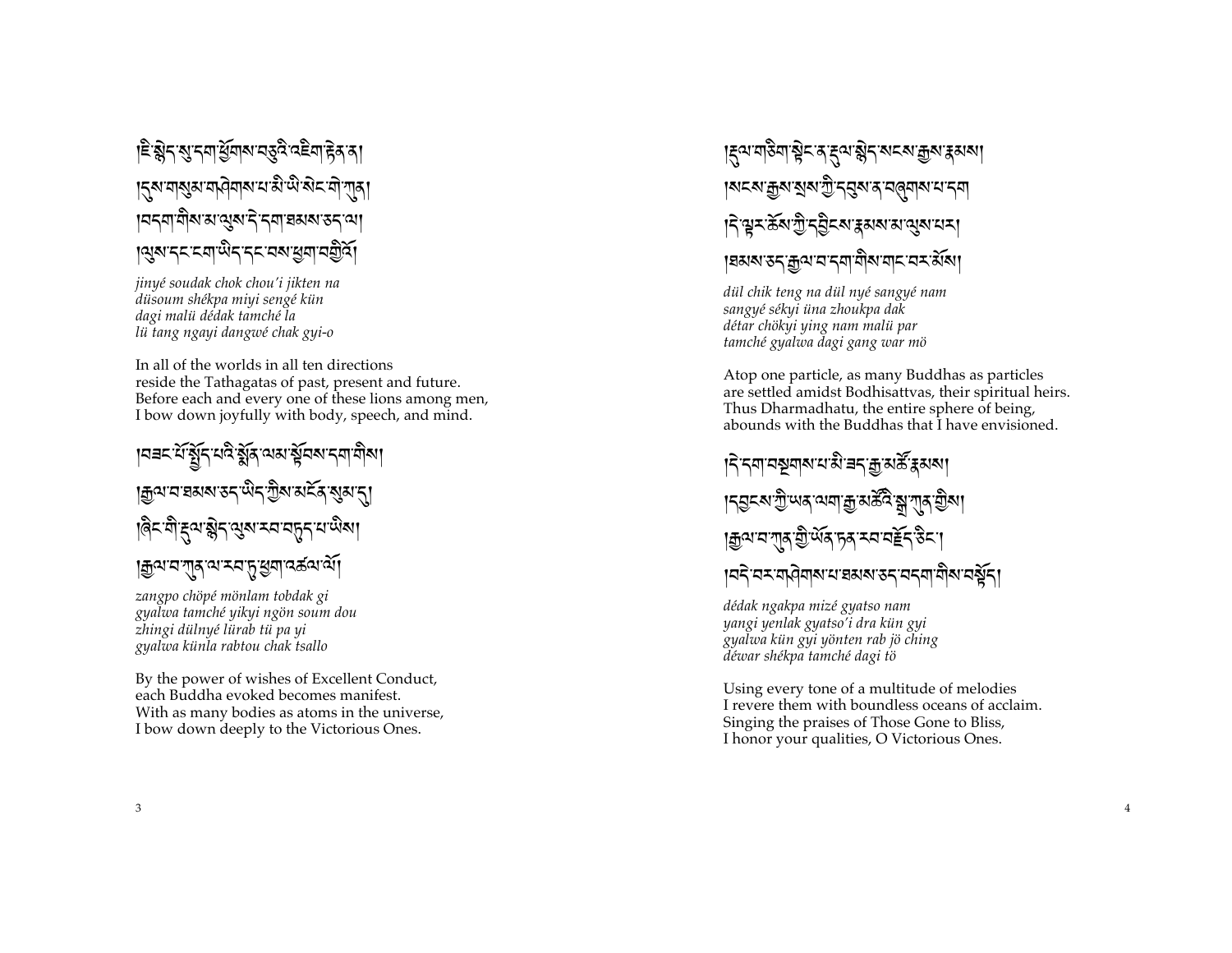#### |มิหิต รุมมาสิรามราช <mark>ปร</mark> - - - - -  $\mathbf{I}$  $|$ ல்வதுத்துவது திரித்து $\alpha$ த்து திரை - -  $\mathbf{I}$  $|$ हाम:हो:सर्वेचा'म्मेन्ट्रान्युल:मह्यादाखेल $|$ - -  $\mathbf{I}$ <sup>ক্ৰি</sup>ল:ন'ৰ'প্ৰাপ্ত,'প্ৰস্থাৰ অভিযোগ<br>-- -

*métok dampa tréngwa dampa tang silnyen nam tang j oukpé douk chok tang marmé chok tang doukpö dampa yi gyalwa dédak lani chöpar gyi*

Sumptuous flowers, beautiful garlands, precious parasols, fine cymbals and balms, radiant lamps and the most fragrant incense: I offer them to you, O Victorious Ones.

#### <mark>|สฺ ฺ</mark>ฺघ∃ฺद ऱ्याद्य द्रश्य त्याद्य दि - - .<br>.<br>.  $\mathbf{I}$  $\mathbf{I}$ g रादे सुरारा रे राजा प्रथा यान्<mark>न</mark> - -  $\mathbf{I}$  $|$ वर्गे $\pm$ 'त्रोडि $\pm$ त्तर्यज्ञक्षेत्राज्ञ्रह्म $|$ गुल् कुल $|$ - - - -  $\mathbf{I}$ ৰ্ভিল,<u>বাৰ,পুৰুত পুৰুত পৰা</u> - -

*naza dampa nam tang dri chok tang chémé pourma rirab nyampa tang köpa kyépar pakpé chok kün gyi gyalwa dédak lani chö par gyi*

Such wonderful arrays, all perfectly presented exquisite apparel and sweet -smelling perfume, jars of scented powder piled high like a mountain - I offer them to you, O Victorious Ones.

#### ।अर्क्ट्-रायादा<mark>र</mark>्थला सि. - -  $|\overline{\mathsf{h}}$ 'ন্শাক্সুপ'ন'য়মম'স্কর্মী - - - |नबदार्सिङ्गेदालाद्याद्रस्वाद्यालीला - .<br>.<br>.  $\mathbf{I}$ क्वलान् अर्थियां उष्ट्<sub>रा</sub> अष्ट्र्यं सम्राजकी।<br>चैलान् अर्थियां स्थान - - -

*chöpa gangnam lamé gya chéwa dédak gyalwa tamché la yang mö zangpo chöla dépé tobdak gi gyalwa künla chaktsal chöpar gyi*

These vast and superlative offerings express my confidence in all of the Buddhas. With the strength of conviction in Excellent Conduct, I bow and present them to the Victorious Ones.

#### lउट्ट'श्याल (ब्रेड्'ल्री अंश्वा टेवट ग्रुथ रु -  $\log$ ح $\pi$ ام المركب المسابقة المسابقة المسابقة المسابقة المسابقة المسابقة المسابقة المسابقة المسابقة المسابقة ا .<br>.<br>.  $\mathbf{I}$  $\mathbf{I}$ ষ্ট্ৰ্নাথ নব্নাৰীৰ নত্ৰীৰ ঘস্তি মন্ত্ৰীৰ ঘা - - -

# $|\hat{\gamma}$ द्मा घठावा उद्यवद्मा योवा बेंग्ब्रिंक्य व्यवस्था

*döchak zhédang timouk wangi ni lü tang ngak tang dézhin yikyi kyang dikpa dagi gyipa chichi pa dédak tamché dagi sosor shak*

Whatever misdeeds I may have committed through body and speech, as well as through mind, all outcomes of passion and anger and ignorance: I openly disclose each and every one.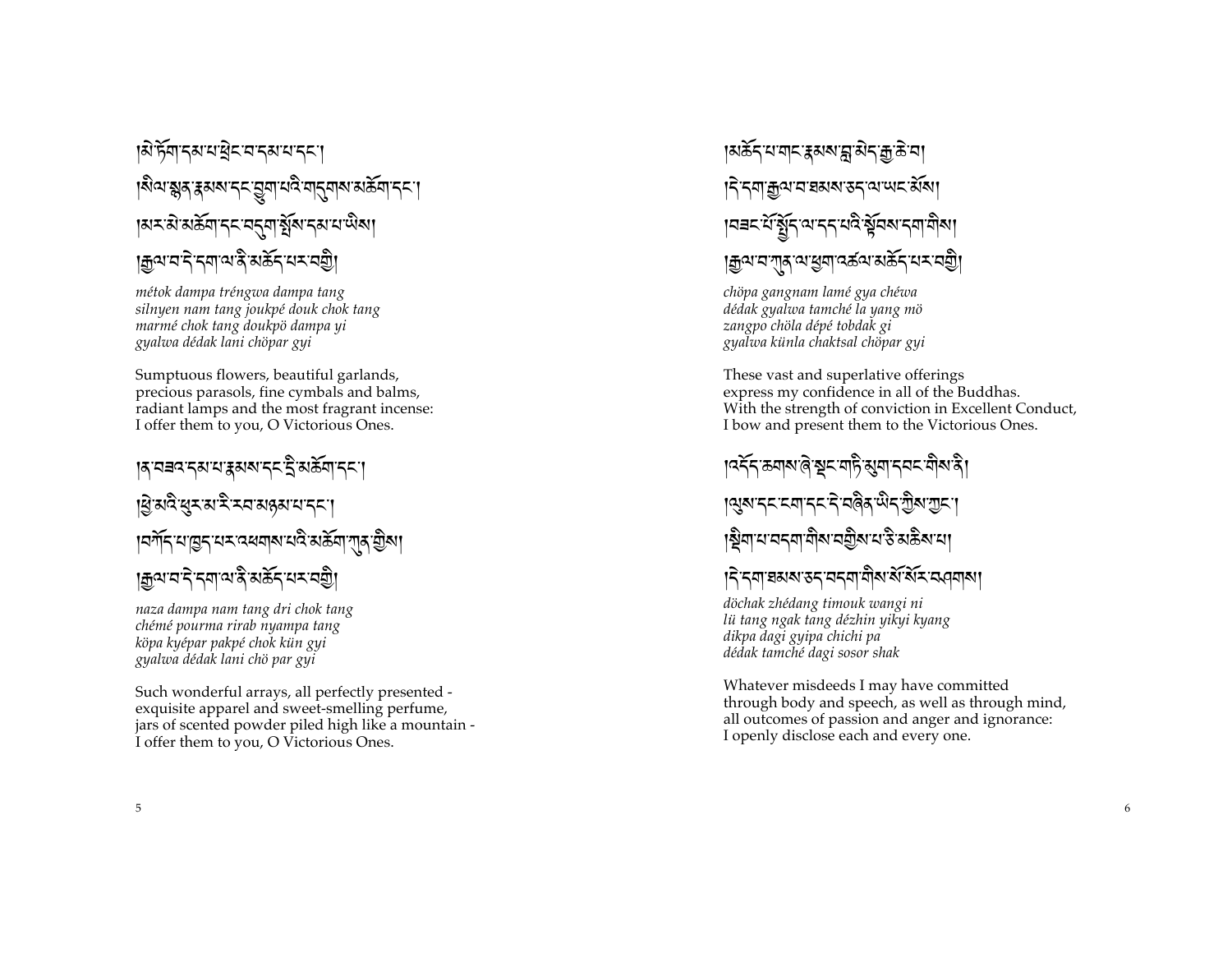ধ্রিমাঝ'ন্ড্র্ই'ক্রুঝ'ন'শ্মুম'ন্ম'ম্বামাক্কুম'ম্রুম'ম **135 สิง เริงจะระชัด 55 สิงครร । दर्यो य गात यो यश्रमे पर प्रथा यो या प्रथा** <u>|</u> देनवाणुक् शुद्धिकाञ्च व्यवस्थान्य

chok chou'i gyalwa kün tang sangyé sé rang gyal nam tang lob tang milob tang drowa kün gyi sönam gang la yang dédak kün gyi jésou dayi rang

I rejoice in each occurrence of merit produced by Buddhas and Bodhisattvas of all ten directions, by Pratyekabuddhas, by those training on the path, by Arhats beyond training, and by every single being.

।শ**ৃতি মুখ্য দিয়ে এই বিষ্টা** দিয়ে বিষ্টাৰ বিষ্টাৰ বিষ্টাৰ স <u>୲য়</u>౯ড়য়ৼৢয়৻য়ৼৼ৶ৼ৶ড়৸য়ড়য়৶য়ড়য়ৗ ู เมสัส यदि दवा वदवा वोरा ब्रह्म अरुद व्या **ๆจุศั**รณ์ สูสฺ สิรุ ผรมสุสรามรามสุข

gang nam chok chou'i jikten drönma dak jangchoub rimpar sangyé ma chak nyé gönpo dédak dagi tamché la khorlo lana mépar korwar kül

O lanterns who illumine worlds in all ten directions. by way of the progressive stages of awakening you have become Buddhas, free from attachment. Protectors, I entreat you all: turn the Supreme Wheel.

# <u>।</u>য়৾ৼৼৼৼৼ৻ৼ৻ৼ৻ৼ৻ৼ৻ৼ৻ৼ৻ৼ৻ৼ৻ৼ৻ৼ৻৸৻৸ । ৰশ্ৰী নাগাৰ আৰম্ভ ৰিমাননী বন্ধ বিদ্যা ๅ๘<u>๚๛๚๏๛๛๛๚๚๚๚๚๚๚๚๚๚</u> |ผรุขเขิงเฮงเชิ รมรัช ของ ผาระสฐิ

nya ngen datön gangzhé dédak la drowa künla pen zhing déwé chir kalpa zhingi dül nyé zhouk par yang dagi talmo rab jar sölwar gyi

Palms joined, I beseech those among you who mean to manifest the state beyond suffering: for as many eons as there are atoms in the universe, remain for the welfare and happiness of all beings.

#### <u>।समादर्द्धवादाददारार्द्धदाद्वेदाद्यवनाबादाददा</u> हिरासुप्तिम् मञ्जूषालेन गर्सियामधी। ∣ॸॵय़ॶॣॸॱॾॸॱॺॸॺॱॺऀॺॱऄॱॺॺॺॺॎॱॺ ।ঘঝন্য ডন'নননা'নীন'মুন'কুন'থ্ৰীন'নষ্ট্ৰী

chak tsalwa tang chö ching shakpa tang jésou yirang kül zhing sölwa yi géwa choung zé dagi chi sakpa tamché dagi jangchoub chir ngo-o

Whatever small merit has been garnered here through prostrating, offering and disclosing, rejoicing, entreating and beseeching, I dedicate it all for the sake of enlightenment.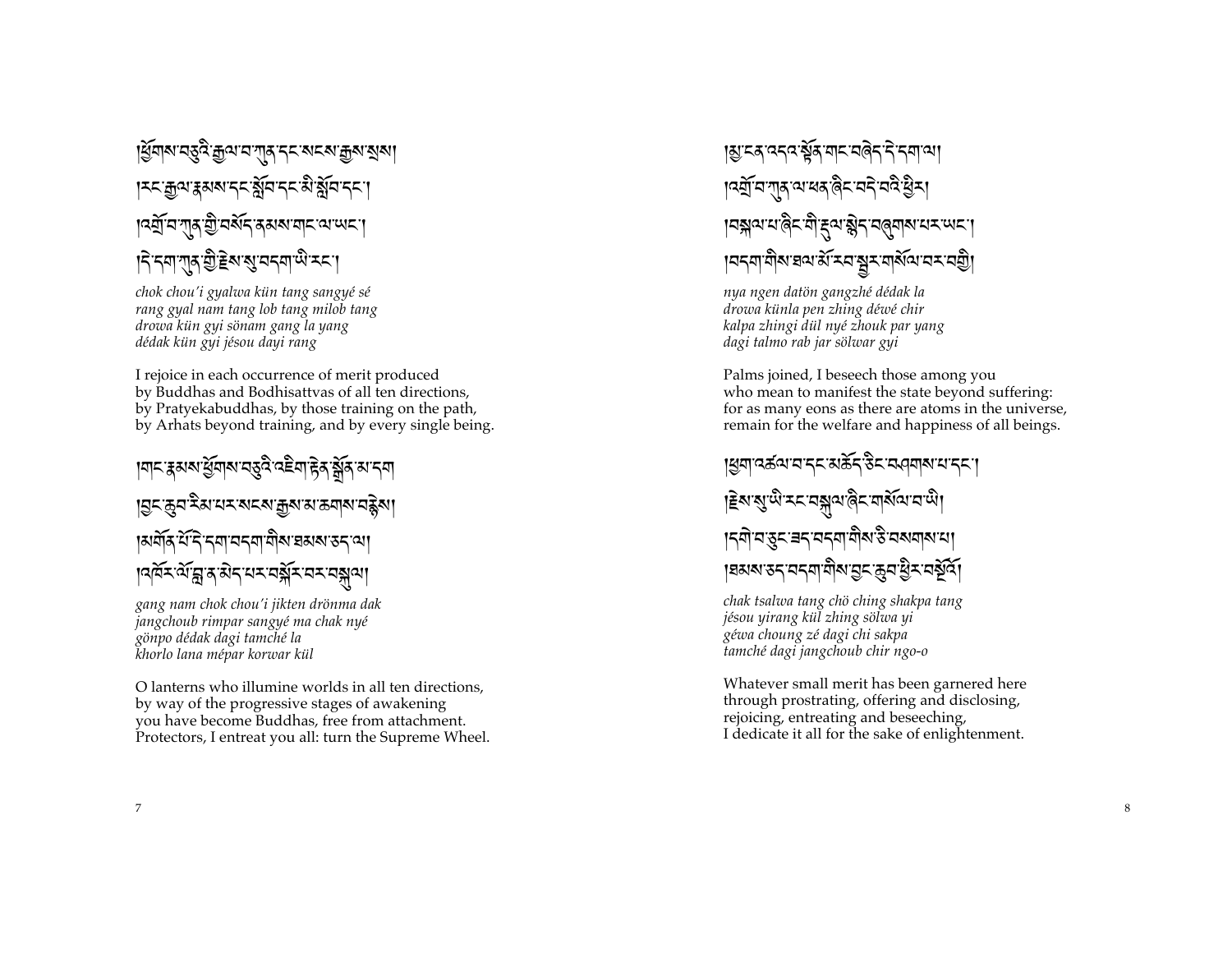<u>।</u>दद्बायदे बदबाक्कबाद्रसबादद युवाबाय्ङ् से। <u>।</u>दद्देवाद्गेद दवाद वाद वलवात्र अर्केद यस् ग्रुत। विदिन्तर अं पुरुष्ट र र विदिन्तर ।¤মমার্দ্র্যান্ত দূর ইমানম মনমাক্কুমার্শ্বন্

dépé sangyé nam tang chok chou yi jikten dak na gang zhouk chöpar gyour gangyang majön dédak rab nyourwar sam dzok jangchoub rimpar sangyé jön

May the Buddhas of the past and those dwelling presently in the worlds of the ten directions be honored by offerings. May those yet to come swiftly fulfill their aspiration and attain Buddhahood through the stages of awakening.

।ধ্রমান্য নত্ত না নান্ত ৰিম হ্লমন্য ইন্ড্রাম। **।** বিশ্বাক্সউৎ অঁত্যান্ত্ৰী বিশিষ্ট্যা |शुरुःकुवःपेदादवदादुदावापेवाबाक्कुवावाददा। <u>।ঝহম'ক্কুম'মুম'স্টুম'ম্ম'দ্ৰ'মাহ'ম্ম'ৰ্ম্ম</u>

chok chou galé zhing nam ji nyé pa dédak gyachér yongsou dakpar gyour jangchoub shing wang droung shék gyalwa tang sangyé sékyi rabtou gangwar sho

Wherever there are world systems in the ten directions may they, in their great number, become perfectly pure. May these universes abound in Victorious Ones who have come before the Tree of Enlightenment, accompanied by Bodhisattvas, their spiritual heirs.



<u>।ধ্</u>র্যান্য বস্তুর নীমন্য স্তর বাবায়কার ইন্ত্রাবায় ड़ॎॱॸॺॱॎॸॺॱॸॖॱॺॸॱऄॸॱॺॸॆॱॺॸॱॼॖॸॱ <u>।</u> বর্মু ন'শ্মুর'ট্রুর'র্ক্রম্বারী। ।अब्रुद्धायर:ब्रुट्द्धात्र:ब्रव्यं बर्बावायर:स्वी

chok chou'i semchen gang nam ji nyépa dédak taktou némé déwar gyour drowa küngyi chökyi dön nam ni tünpar gyour ching réwa'ang droub par sho

May each and every one of the manifold beings of the ten directions always be happy and healthy. May all beings find true purpose in the Dharma, and in harmony with this, may their hopes be fulfilled.

ड़ॎॸख़ॖॺऄॗ॔ॸॱॺॱॸॺऄॎऀॱॺॸॺॱऄॗ॔ॸऄॸॱ ।ङें <u>स्वबल्</u>णात् प्रादक्षे दर्शक्षे वाद् ड़ॎॺॸॎॗॱॺॸॺऻऄऀॱॸॺफ़ॗख़ॣॾॖॸॱॺॸॱॶॕॺऻ

jangchoub chöpa dakni da chö ching drowa küntou kyéwa drenpar gyour tsérab küntou chipo kyéwa na taktou dani rabtou joungwar sho

May I carry out the many forms of Enlightened Conduct, and remember past lives when experiencing each new one. During each successive death, transmigration, and rebirth, may I always embrace religious life, and renounce.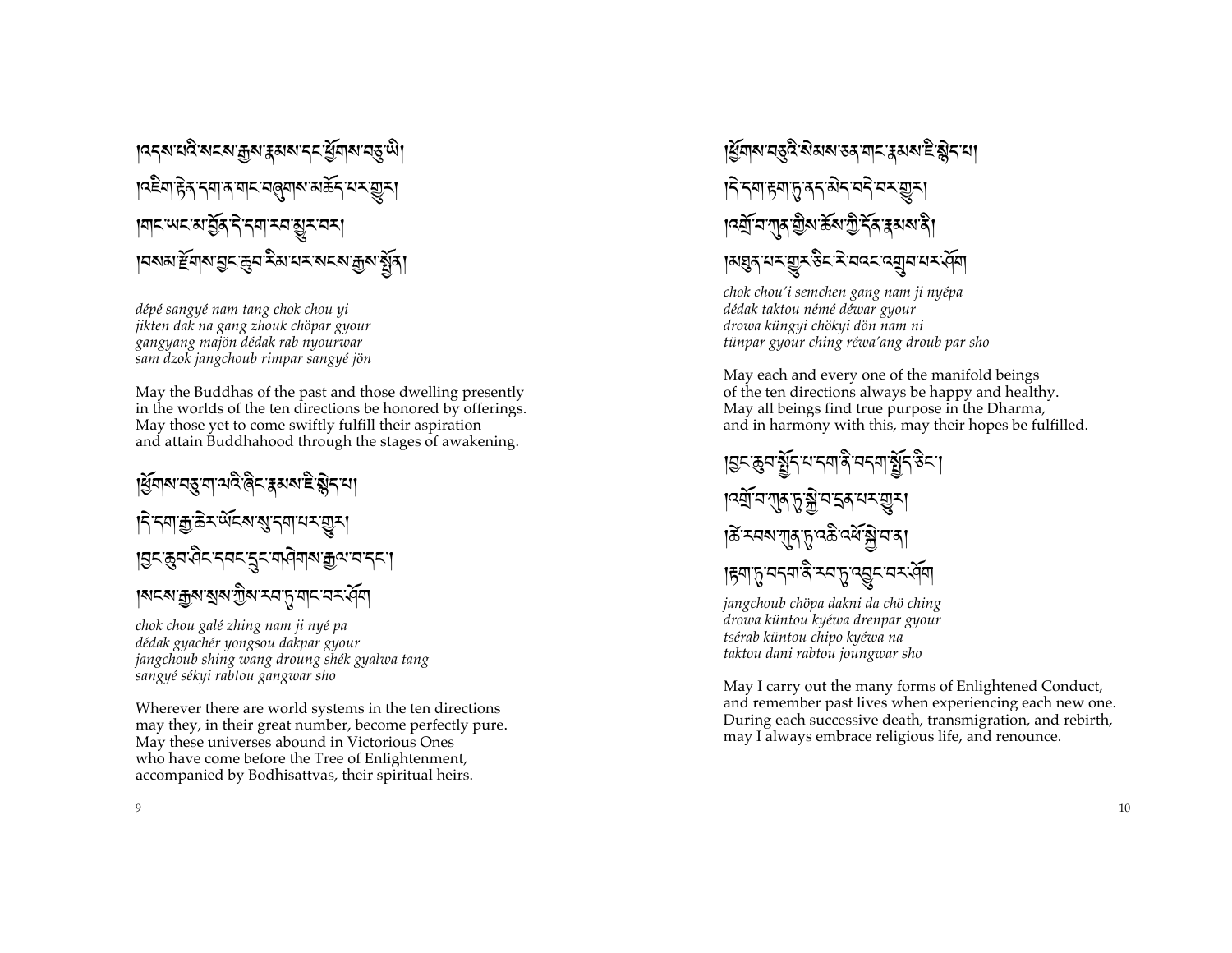#### <u>|ক্ৰূ</u>ম'ন'শ্ৰম্ভ্ৰীষ্ট্ৰম'মুইন'ভ্ৰাম'ট। ऻॻॿॸॱय़॔ॱॺॕॖऻॖॸऺॱय़ॱॶख़ॎॱऄऀड़ऻॷॾऻॳ । कुष्य विराव युद्धिम् याद्वै अन् संदव्य मन्या या । हृगा तुः ह्य हुड्य ब्राह्म ब्राह्म द्वि द्वारा स्वी विद्या

gyalwa kün gyi jésou lob gyour té zangpo chöpa yongsou dzok jé ching tsültrim chöpa drimé yong dakpar taktou ma nyam kyönmé chöpar sho

Following the example of the Victorious Ones, may I fully accomplish Excellent Conduct, and may my moral behavior be flawless and pure. May I conduct myself faultlessly in all situations.

#### ।ৠ<sup>ড়৾</sup>য়ঀঀঀৠৣঀঀয়য়য়য়ঀ |ॻॣॴय़ॖॖॺॱॸॺॱॸॸ<sup>ॱऄॱऄॱ</sup>ऄॸॱ**३**ॺॺॱॸॸॱ<u>ॱ</u> ঀঽয়ৼয়৸য়ৣড়ৗৣয়৸ৼঢ়৻ড়৸ৼ৸ 18अब उन बना तानना मौब केंबान सुब हैं।

lhayi ké tang lou tang nöjin ké droulboum dak tang miyi ké nam tang drowa kün gyi dra ké ji tsampar tamché kédou dagi chö ten to

May I communicate the Buddhadharma in every language known to sentient beings, the tongues of gods, nagas, djinns, trolls, and all languages spoken by humankind.

# ड़ॎॺॱख़ऀड़ॱॺॱड़ॕॺॱख़ॆॗड़ॱॺॱॸड़ॱॸड़ॱॸऀॎ **। चुमलूमा से अस**े दुसा समाना हुए साला है। ॾॎॣॎॴॴॾऻॾॴॳफ़ॖऻॷॎॸख़ॷॎ *।* รรมาม สุมพันสงสุ มีชาวะสุข

déshing paröl jin la rab tsön té jangchoub semni namyang jé ma gyour

dikpa gang nam dribpar gyourwa dak dédak malu yongsou jangwar sho

Gentle and wise, may I apply myself to the transcendent qualities of the paramitas, while never losing sight of awakening mind. As for all harmful acts that have resulted in veils, may they be entirely purified, without exception.

**ู เ**ฉพรร หิ้ส สัรส สรร ขิดสรรมสาม <u>୲ସ</u>ୁଁଦା ଜିମାସିଆ <del>ଟ</del>ିଏ ଏସୁଁ ସ<sup>ୁ</sup>ସେ ଏକା ଶିର୍ଯ୍ୟା <u>।</u>ইণ্ডুমথ<u>ৰ্</u>ন্নজুমামীক্ৰয়ামামান্নৰী

हिन्नु दयायावर र्वेयायाया ग्रेन सूर सुना

lé tang nyönmong dükyi lé nam lé dröl zhing jikten drowa namsou yang jitar pémo chu mi chakpa zhin nyida namkhar tokpa mé tar ché

May I be liberated from negative karma, disturbing emotions, and the actions of maras. Wherever there are world systems and beings, may I be like the lotus, not clung to by water, and the sun and the moon, unhindered in the sky.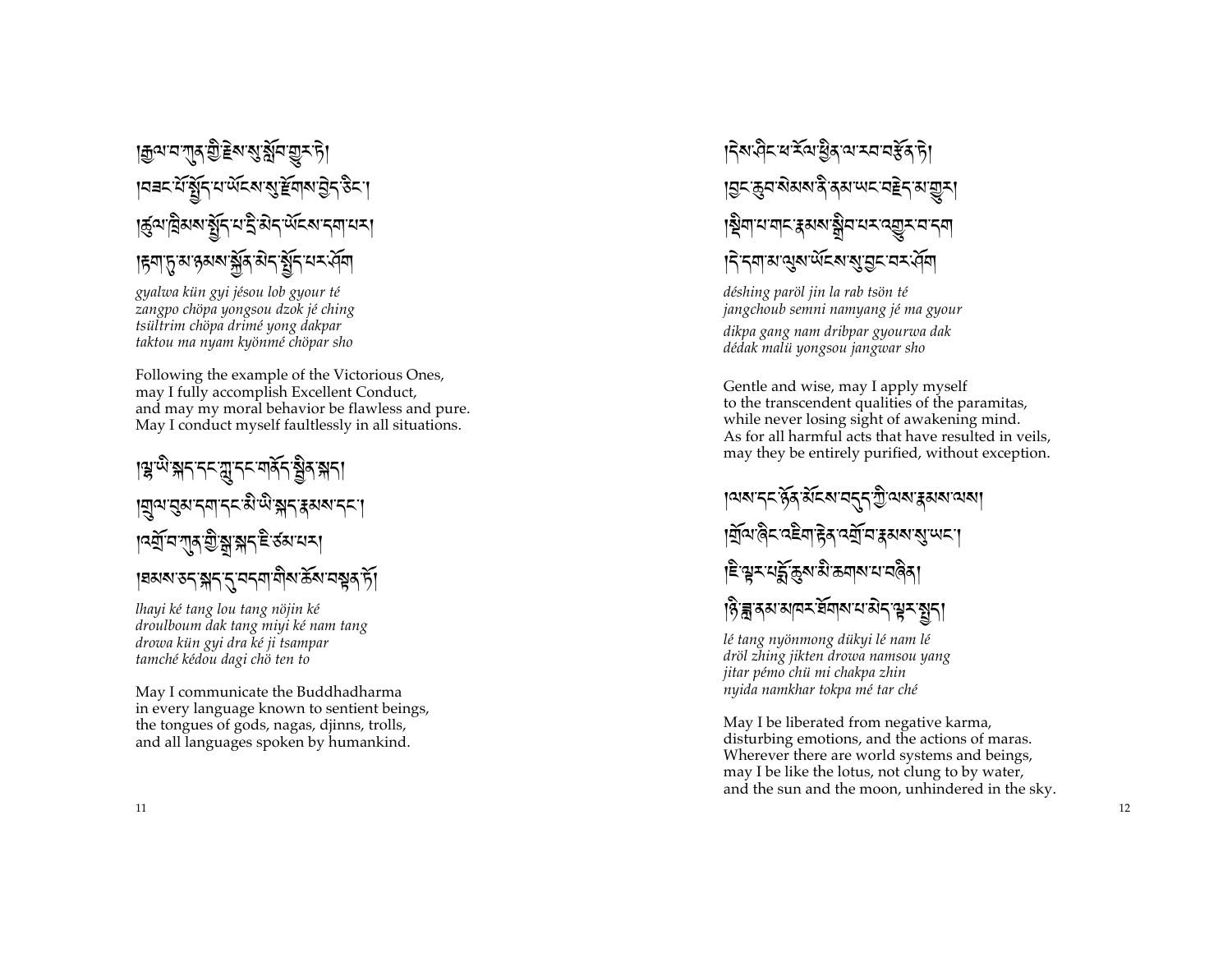# ।बैद-वोद्विद दद यूँवाब रूअब है उब यस। |म्बर्थेमञ्जूषायञ्चल स्वानुद्धिमसञ्जूष । यदे य दया अर्थ्यु य गुरु वर्षोद डेट । ๆจฎ์ ตายมา 35 ณาริ ผล ผม สูรา

zhingi khyön tang chok nam ji tsam par ngen song douk ngal rabtou zhiwar jé déwa dakla drowa kün gö ching drowa tamché lani penpar ché

Throughout each of the realms and in every direction, may I pacify all suffering of the unfortunate realms. May I establish all beings in happiness, and may I be of assistance to every one.

**। মুনজুনস্থিন যা**ৰ্থৰ মান্ত ব্ৰিটি উনা ୲য়য়য়ৼঽঀৼঀঀৗৠৣ৾ঀৼঀৼয়য়ঀৢঀৼঀৼ৻৽ৼ |मबदाय युद्ध मात्रा दे स्वार्थेद उदा ।अ`र्वेदब्ग्वङ्गावग्यानु तुर् र्वेद्गम् सूर।

jangchoub chöpa yongsou dzok jé ching semchen dakgi chötang tünpar jouk zangpo chöpa dakni rab tön ching ma'ong kalpa küntou chöpar gyour

May I perfect the practice of Enlightened Conduct in accord with the various lifestyles of beings. May I fully exemplify Excellent Conduct, and continue to do so during all future eons.

## <u>।</u>¤ॸॺऻॷॕॸॱॸॸॱॳख़ॖॕॸॺॱॺॸॱॺऻॸॱॺॖॕॸॱॺऻ ड़ॎॱॸॺॱॸॸॱऄऀॱहॺॱॸॣॱढ़ॺॖॕॺऻॺॱय़ॸॱॶ॔ॺऻ **।ঝুম'ন্ম'মো'ৰুমম'ন্ম'ৰ মিমম'ট্ৰীম'য়াম'।** |श्लें पानगाननार्श्चेत व्यव्य पाठेगा तुः शन्।

dagi chö tang tsoungpar gang chöpa dédak tangni taktou drokpar sho lütang ngak nam tang ni semkyi kyang chöpa dak tang mönlam chik tu ché

May I always be accompanied by those friends whose practice and conduct resemble my own. With regard to our body, speech, and mind, may all of our actions and prayers be as one.

। নহ্মা নামৰ নহৰ বৰ্তু নামৰ নামৰ দি य़ॎॾॸॱय़ऀढ़ॱॺॗॕॗॸॱय़ॱॸय़फ़ॣॱॺॕॢॺॱय़ॱड़ॺॺऻ ड़ॎॱॸॺॱॸॸॱॱॺॸॱड़ॺॱॸॖॱढ़ॺॖॸॱय़ॸॱॶ॔ॺ ริรุศรรศาติมสุมพรณิรุมิรุฐรา

dala penpar döpé drokpo dak zangpo'i chöpa rabtou tönpa nam dédak tang yang taktou trépar sho dédak dagi namyang yi mi young

May I always encounter companions who exemplify Excellent Conduct and have my well-being at heart. May I never let these teachers down.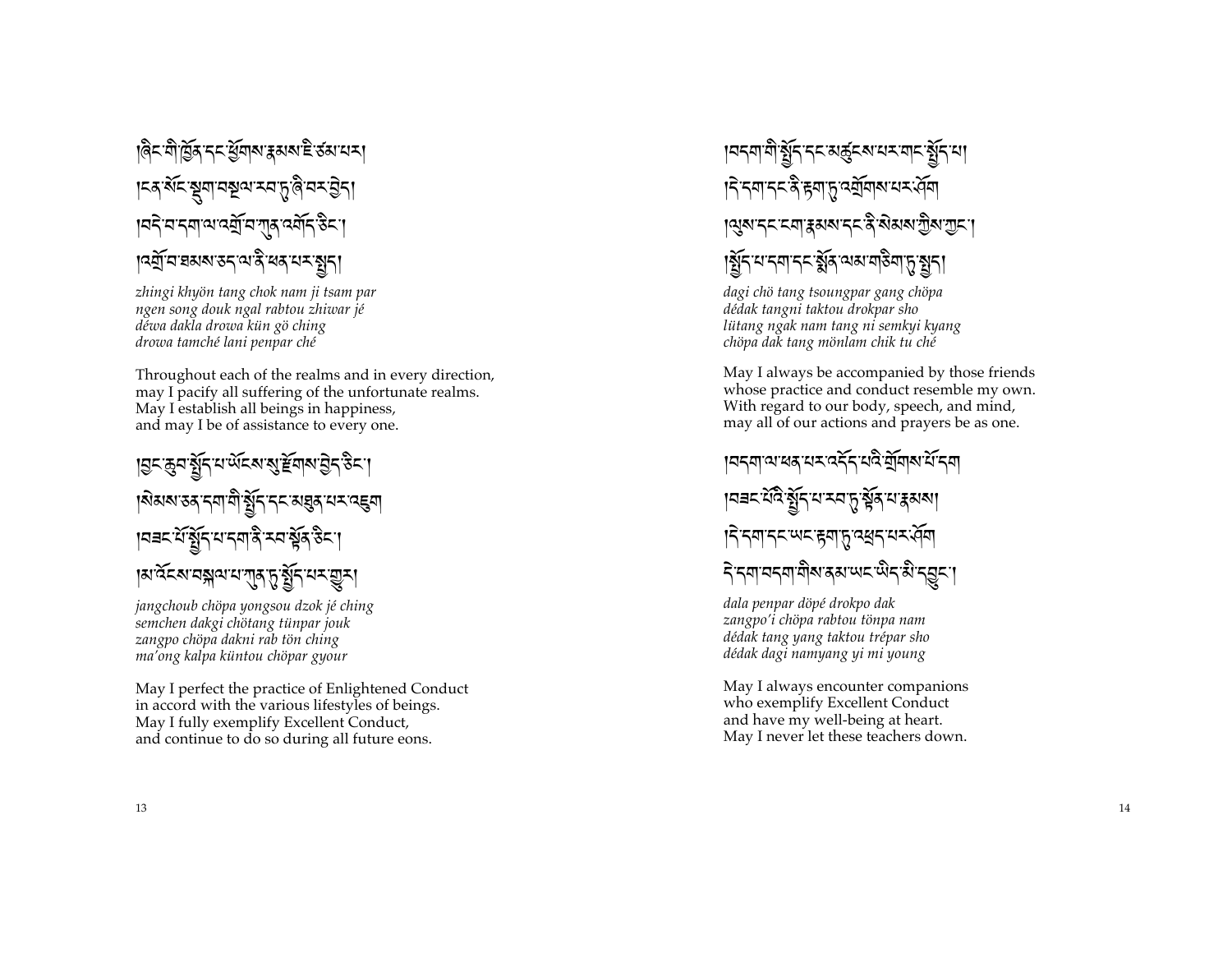### <u>।ঝহম'ক্কুম'মুম'সুম'বর্ম্লুহ'বই'মর্ম্নর'র্ম'</u>ক্কুসমা <u>।ঝইঁৰ ৰূম দ্ববাদ বৰবা নীৰ দ্ববাৰ বজা</u> ।अर्वेदबावङ्गवायाग्**त्** तृ बे क्लॅं वस् **।** देनबावाणदारार्केदायाक्काले रावण्डी

sangyé sékyi korwé gönpo nam ngönsoum taktou dagi gyalwa ta ma'ong kalpa küntou mi kyowar dédak la yang chöpa gyachér gyi

May I always directly perceive the Victorious Ones: the Protectors and their entourage of Bodhisattvas. Throughout all future eons, may I never grow weary of honoring them with remarkably vast offerings.

#### <u>।क़</u>ॺॱॺॱয়ৢয়য়ॱॻॖऀॱॸॺॱय़ॺऀॱक़ॕॺॱॺऀॾॕढ़ॱड़ऀॸॱग़ ड़ॎॸढ़ॖॺॷॕॗॸॱॺॱग़ॖॸफ़ॗॷॸॱॺॸॱऄॖॸऻ । ਸ਼ਤਸ਼ ਪ੍ਰੈੱਸ ਮਾਰੀ ਕਾਰ ਕੀਤਾ ਸ਼ਹਿਰ ਸਿੰਘ ਸੀ।<br>ਕਿਸਾਨ ਕੀਤੀ ਦੀ ਕੀਤੀ ਸਿੰਘ ਸੀ ਕੀਤੀ ਸਿੰਘ ਸੀ ਕਿਸਾਨ ਕਿਸਾਨ ਸਿੰਘ ਸੀ ਸਿੰਘ ਸ หาส์ สมารสุขาม ที่ 25 มี ความ สมิ

gyalwa namkyi dampé chö dzin ching jangchoub chöpa küntou nangwar jé zangpo chöpa nampar jangwa yang ma'ong kalpa küntou chépar gyi

May I uphold the genuine Dharma of the Buddhas, and make Enlightened Conduct fully manifest. May I be perfectly trained in Excellent Conduct, wholeheartedly continuing for eons to come.

#### ।ষ্ট্ৰন'থ'হৰুম'ডন'ন'অনিম'ন'ৰ **। पर्यन कसया पे खेळानवा के से बन हेन्** 1व्रवसाद्दावेसाम्बन्धिर वहेरु हुसावमादमा । অঁৰ দৰ শাৰ শ্ৰীষ্ট নৰ মৰ্দ্ৰ ন্ম মুকা

sipa tamché douyang khorwa na sönam yéshé dakni mizé nyé tab tang shérab ting dzin namtar tang yönten küngyi mizé dzö dougyour

Through all my existences, be they within samsara, may I acquire inexhaustible merit and wisdom. May these become a never-ending treasure of qualities: methods, superior knowledge, samadhi and liberation.

<u>|ह्</u>व्याद्मडेवाञ्चेदाद्दव्यङ्केदलिवाहरूका है। ।बै< दे≺ বমন্ত্ৰীয় নীত্ৰবাৰ<মান্ত্ৰীয় ধৰণ ।<u>য়ৼ৶<sup>ড়</sup>৶য়৶য়ৣ৾ৼঀঽ৾য়ৼ৸ড়৸৸</u>৻৸ ड़ॎॸढ़ॖॺॺॗॸय़ॺॗॕॸऄॸॺॷॺॸॺॼॖऀ

dül chik teng na dül nyé zhing nam té zhing dér samgyi mi khyab sangyé nam sangyé sékyi üna zhouk pa la jangchoub chöpa chö ching tawar gyi

Atop one particle, there are as many realms as atoms; in each pure realm, more Buddhas than can be imagined reside amidst Bodhisattvas, their spiritual heirs. May I see them and emulate their enlightened activity.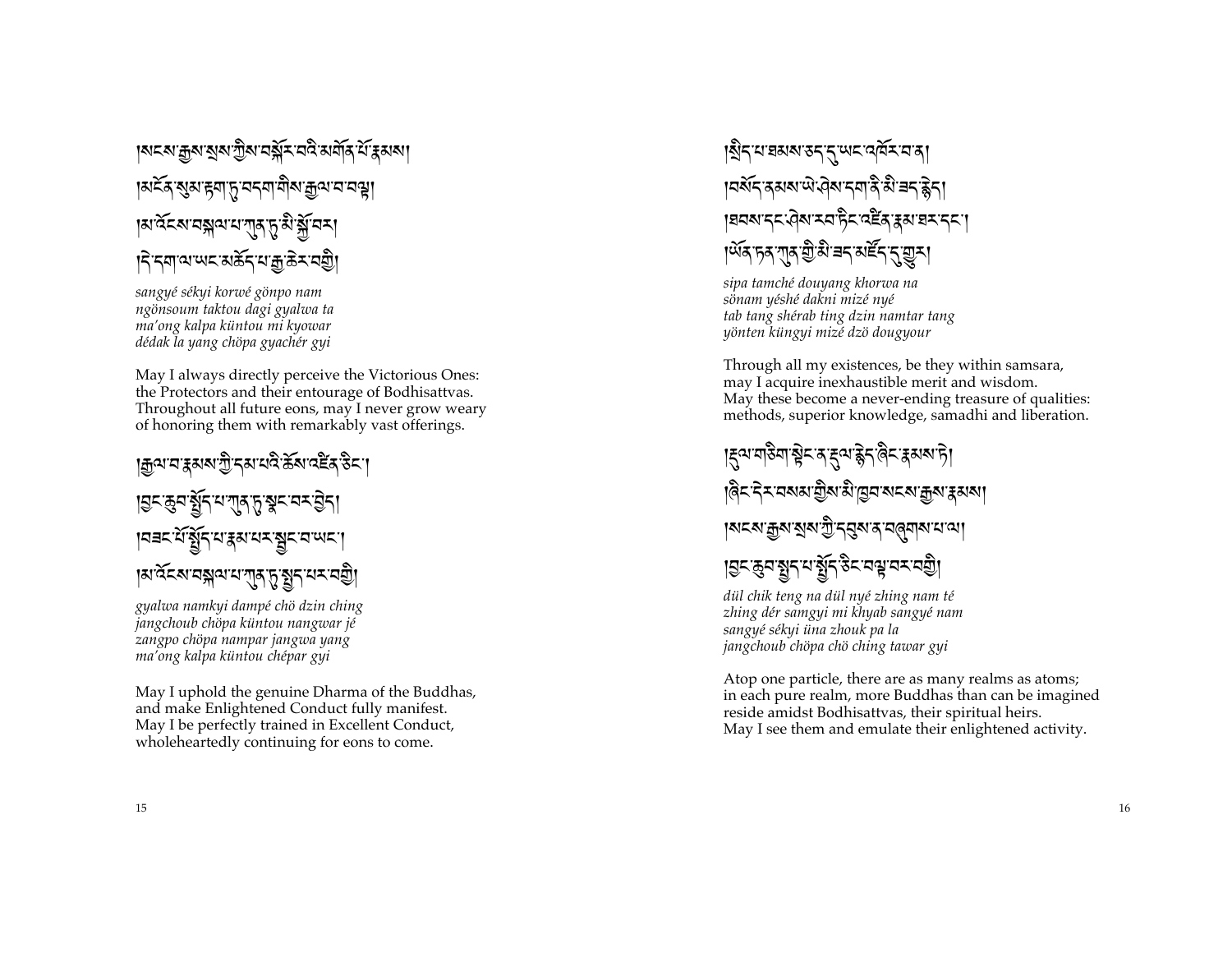#### ।< শ্ৰুমমান্ত্ৰমান্তমৰ্জনামন্ত্ৰাজ্যখন । अउठा बिर व्यानुषया कर बेन सेने <u>|</u>ॺॸॺॱक़ॗॺॱक़ॗॱॺक़ॕऀऀढ़ॸॱड़ॺॺॱक़ॗॱॺक़ॕॱॸॸॱ **। वङ्गालाः प्राण्ड्यान् विद्यान्त्र विद्या**

détar malü tamché chok sou yang tra tsam khyön la düsoum tsé nyé kyi sangyé gyatso zhing nam gyatso tang kalpa gyatsor chöching rabtou jouk

Likewise, in absolutely every direction, within the space on the tip of one hair, there are oceans<sup>1</sup> of Buddhas of past, present, and future, oceans of pure realms and oceans of eons. May I fully take part in this enlightened activity.

# ୲শঝুমদাউনা অন অনাক্সুমস্ক্রী স্নামন স্ট্রন্স। |ক্ৰুণ্ম বাৰ্ বহ্ৰব্ৰ অৱ নেৰা <del>ব্</del>বৰা বৰা ব <u>।</u>दर्यु य गुरु ग्री यब्धय य है यत्रैर द्र्य द्रश <u>|</u>N८ས་རྒྱས་གསུང་ལ་རག་ད་འངུག་པར་བརྱི་

soung chik yenlak gyatso'i draké kyi gyalwa kün yang yenlak namdak pa drowa kun gyi sampa ji zhin yang sangyé soung la taktou jouk par gyi

The sound of one instance of the Buddha's speech, with its ocean of qualities, holds the pure range of harmonious expressions of all Victorious Ones; it is the very melody of each being's understanding. May I always engage in the speech of the Buddhas.

<u>।</u><়ম্মান্মুম্মান্দ্ৰীনামান্ত্ৰীয় নাম্ৰম্ভৰ স্থা <u>।</u> देन्द्रगायोः पाद्यद्र्य द्रव्युद्रूया स्नै चन् त्या ।ङ्गॅ <sup>.</sup> स्वैद्या गुरु दर्दया गुरू दय हु दहवा

düsoum shékpé gyalwa tamché dak khorlo'i tsülnam rabtou korwa yi dédak gi yang soung yang mizé la lo yi tob kyi dakyang rabtou jouk

All Victorious Ones of past, present, and future fully turn the Wheel of Dharma in a variety of ways. Through the power of mind, may I also participate in the boundless expression of their melodious speech.

ามาวัยงานสมานสมาน สารานะ สามารถ <u>।য়</u>৲՟৳য়৾য়য়৳য়৸য়৸ৼঢ়৸ড়৸ৼঢ়ড়ৢ৾ |ॺऻॸॱ**ॱ**ॺॸॱॺ**ॠॺॱ**ॺॱॸॣॺॱॺऻॺॖॺॱढ़॔ॸॱॸॆॱॸॺऻ । अत्र उैमाऊ जया गुरु देखाना पर सुता

ma'ong kalpa tamché joukpar yang kéchik chiki dakyang jouk par gyi gang yang kalpa düsoum tsé dédak kéchik chashé kyi ni zhouk par ché

In a single instant, may I engage in all future eons which will be experienced. In just a split second, may I take part in any and all of the eons of the three times.

 $1$ <sup>1</sup> The term "oceans" traditionally refers to unimaginably great quantities. 17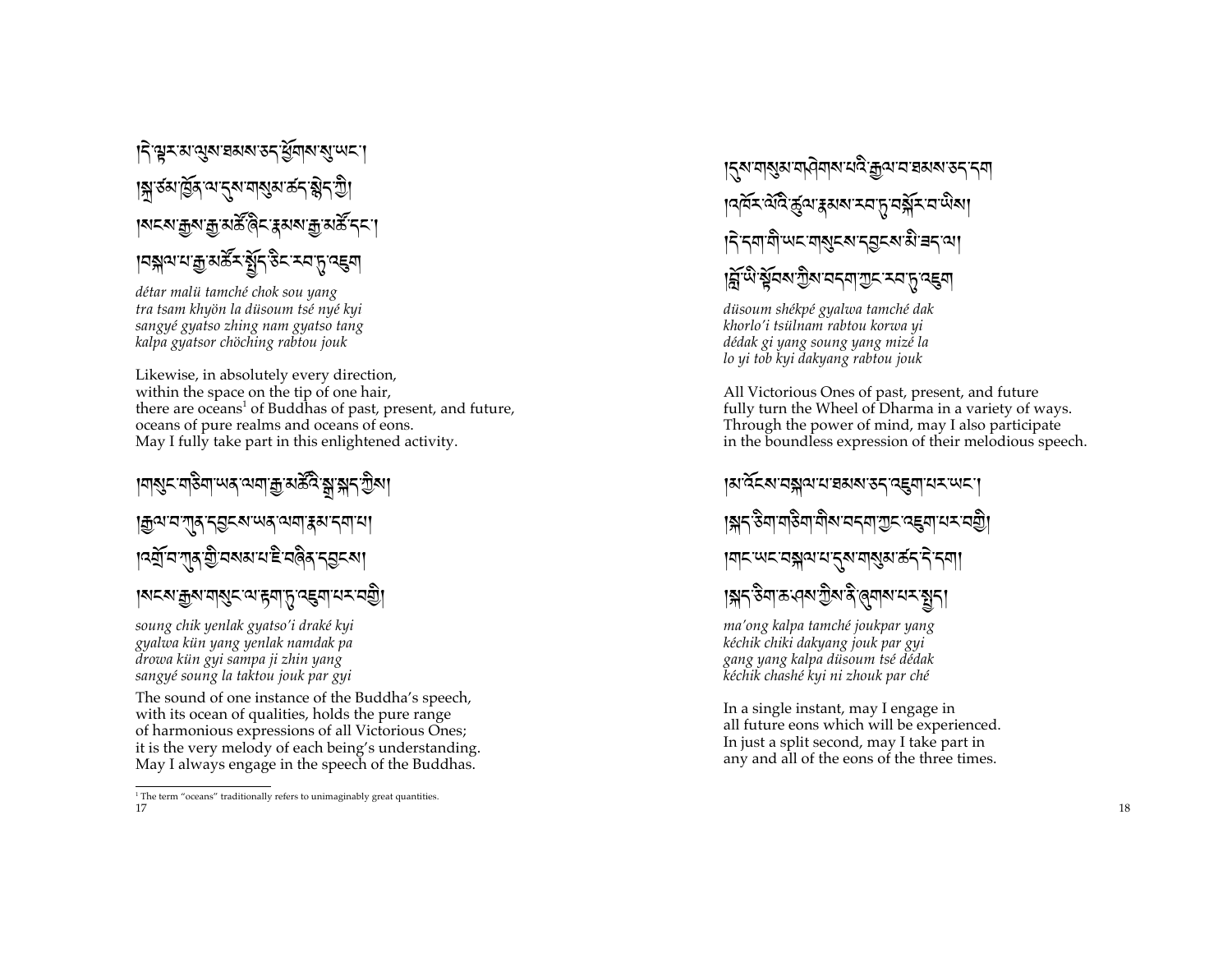## ड़ॎॺॱॺऻॺॖॴय़फ़ऄॺॱय़ॱऄॱऄॱऄॸॱॺॊॱॺऻॸॱऻ हिन्द्रमाञ्जद उैमा महेमा अपद्ममा मोठा वस् |हयातु ने नया यो है यून सुव्य व्या |য়ৣ৾<sup>੶</sup>য়৸য়ৣয়ৼঢ়৻ৼৢৼয়৻য়৸ৼঢ়ঢ়৸ড়ড়৸

düsoum shékpa miyi séngé gang dédak kéchik chik la dagi ta taktou dédak gi ni chöyoul la gyoumar gyourpé namtar tobkyi jouk

In the space of a single moment, may I behold all lions among men of past, present, and future. May I continually engage in their field of experience through the power of illusion-like spiritual liberation.

#### ।শ< অবর্ত্তম নাম্ভৰ বনা নীত্ত্বিব নর্শবাধা |ॸॆॱॸॺऻड़ॖ<sup>ॴ</sup>ॺऻढ़ॖॴऄॖॸॱॸॖॗॴड़ॳॸॸॺॷॣॺ <u>।</u> २ भूर अप्युष युवाब द्वयब चयब उदाह । ক্রুঅ'ম'ক্কুমম'স্ট্রীই'মী'মর্শ<sub>ব</sub>্রান্থ' বহুমা

gangyang düsoum dakgi zhing köpa dédak dülchik téngdou ngönpar droup détar malü choknam tamché dou gyalwa namkyi zhingi köla jouk

The clusters of galaxies of past, present, and future have all been established atop a single particle. Accordingly, in all directions, without exception, may I take part in the pure realms of the Victors.

## ।শ**ন অনস্মাৰ্থীৰ ব**ইবাইৰ ষ্ট্ৰৰ মাধ্ৰমৰণ । दे द्र्या देश यर वर्त्न द्रां वर्षे र व्यं वर्ष्म ।য়ৢ<sup>৻</sup>ঽ৻৻ৢৼ৶য়৻য়৸ড়ড়ৢ৻৻৸য়ঢ়ড়য় ।अर्वोत् र्ये गुत्र छे दुम् दुः चम् वा अर्कवे।

gangyang ma jön jikten drönma nam dédak rimpar tsang gya khorlo kor nya ngen dépa rabtou zhita tön gönpo küngyi droungdou dachi-o

The Lanterns of the World who have yet to come will all, by stages, become fully enlightened, turn the Wheel of the Dharma, and demonstrate the state beyond suffering, ultimate peace. May I be in the presence of all those Protectors.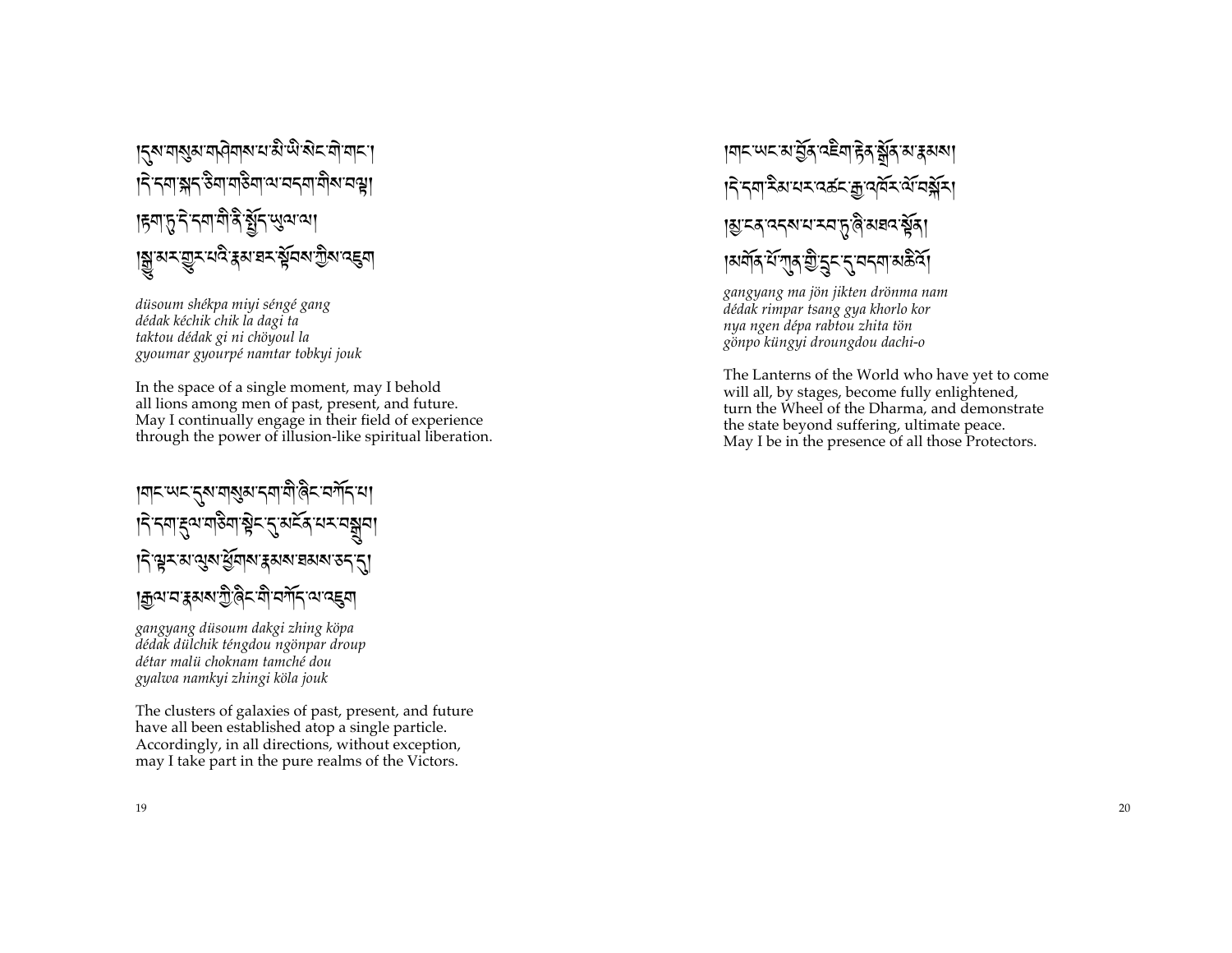| गुरु दथ युरू ववै हु वस्य स्वयं इसय दन्। । गुरु दब्ध से अप्रै से पायरे से वस दिन प । गुरु हु र्थेद हुद र्श्वेद घरे र्श्वेदव र रूप द <u>।</u> गुरु हु ब्रिय या चुरु बाय या त्या वो सूचब्या । गुरु तु नयो ववै वर्षेन रुसय सूत्र र स्थानना |ऊवारायात्रीमायम् सुमाववैन्याने सूचया प्लिय स्वानयय दद्द हैद वहें यूर्ववय द्वा वीया १३८: कुव भूविषा द्वया सवाय दवा सुवाय र होता

künné nyourwé dzoutrül tob nam tang künné goyi tékpé tob dak tang küntou yönten chöpé tob nam tang küntou khyabpa jampa dak gi tob küntou géwé sönam tob nam tang chakpa mépar gyourwé yéshé tob shérab tab tang ting dzin tob dak gi jangchoub tob nam yangdak droubpar jé

By virtue of the powers of miraculous swiftness, the powers of the manifold approaches of the yanas, the powers of practice endowed with all qualities, the powers of omnipresent loving kindness, the powers of perfectly virtuous goodness, the powers of unbounded timeless wisdom, the powers of knowledge, means, and deep meditation, may I truly achieve the many powers of awakening.

## ।ঝম'স্ট্র র্ষুনম'র্স্কমম'র্অর্মম'র্ম্বান্ত্র্দ'র্উন'। ।हेन सेंट्र सेंच्या हुसरा गुन हु वहें सराय संबुद्धा १८८२ गुर्द्धियबाह्र बाबार् सूत्र बार दिन देन हैन |मबदार्यश्चेंदायदेश्वरबादे देवारायरावण्डे।

lékyi tobnam yongsou dak jé ching nyönmong tob nam küntou jompar jé dükyi tob nam tob mé rab jé ching zangpo chöpé tobni dzokpar gyi

May I completely purify the powers of karma, fully defeat the powers of the afflictions, utterly disable the powers of the maras, and bring the power of Excellent Conduct to perfection.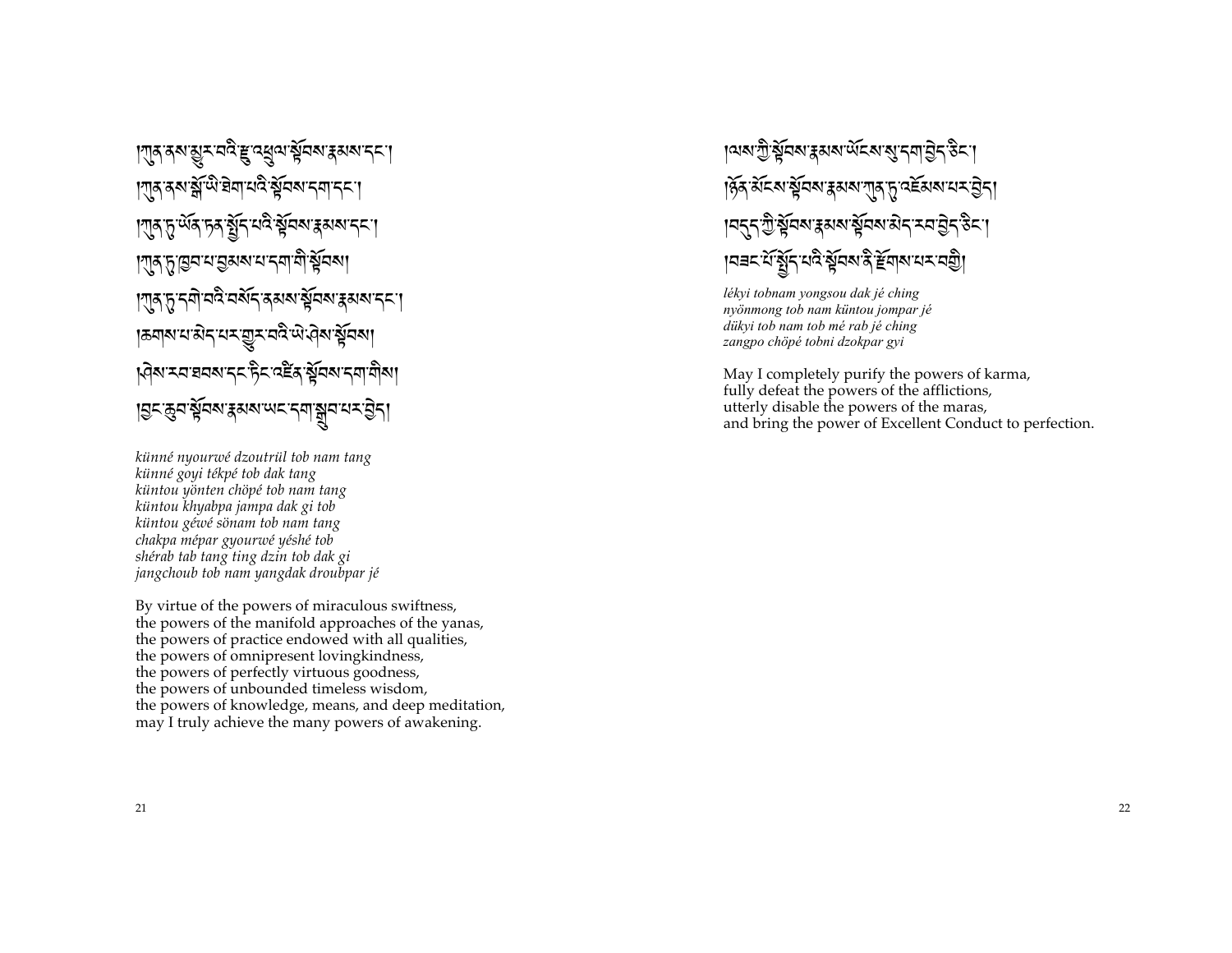।@न्द्रियाञ्चल अर्केद्रयायमान्<mark>म</mark>ाञ्जैन् रुन - -  $\mathbf{I}$ ।ঝমম'ডব'ক্ৰু'মৰ্ক্ৰ<sup>ঁ</sup>ন্না'ৰ্ব'ৰ্ম'থম'ন্ন্ৰ্ৰ্মীন্ম। - |क्रॅब'द्दबारू' अर्केन्फ्ला कर्णाटक स्थान करने कर्णाटक स्थान करें प्रसार करने कर<mark>ें</mark><br>|क्रॅब'द्दबारू' - -  $\mathbf{I}$  $|$ ঐ বিষ্যক্কু মস্ক্রীমন্য মন্ত্রনা -  $\mathbf{I}$ ]}+ . W-13~-M1 -.:-+# -A{+ -%m\$ - - -  $\overline{\mathcal{L}}$  $\mathbf{I}$ ৡ্বঁৰ্'অম'ক্ৰু'মৰ্ক্ট'মৰাম্'মৰ্মান্ত্ৰীয়া - |মহ্মাক্কুমস্ক্র<sup>ন্</sup>মন্দ্রমর্ক্রন্টব্রন্টিহ - - .<br>.<br>.  $\mathbf{l}$  $|$ নঙ্গীসারীসপুর্য স্থানীসী - - -

*zhingnam gyatso nampar dak jé ching semchen gyatso dakni nampar dröl chönam gyatso rabtou tong jé ching yéshé gyatso rabtou gompar jé chöpa gyatso nampar dak jé ching mönlam gyatso rabtou dzokpar jé sangyé gyatso rabtou chö jé ching kalpa gyatsor mikyo chépar gyi*

May I totally purify oceans of realms, entirely liberate oceans of beings, clearly behold oceans of Dharma, wholly integrate oceans of wisdom, patently clarify oceans of conduct, perfectly fulfill oceans of aspirations, honor oceans of Buddhas with my offerings, and practice tirelessly during oceans of eons.

#### $\vert$ वा $\pm$ 'ल $\pm$ 'ट्याचाङ्ग्रियाचारीवायाःत्युःक्रुवाचार्यु। - -  $\mathbf{I}$ ક્ટિલેન*ર્સ્ટ્રિટ નહું ક્*યા જાન્યું કે સંત્રા <mark>ક્</mark>રજ્યા -  $|$ নৰম্প্ৰীপুৰ্ব মহাত্ৰীৰ প্ৰবন্ধ ক্ৰীপ্ৰব্ৰ -  $|\zeta$ र्णुद् पद्मण योगअ अञ्जुष्ट्याव पद्म्यज्ञु। -

*gangyang düsoum shékpé gyalwa yi jangchoub chöpé mönlam jédrak nam zangpo chöpé jangchoub sangyé né dé kün dagi malü dzok par gyi* 

Once I have awakened and attained Buddhahood by means of the practice of Excellent Conduct, may I fulfill all special wishes of Enlightened Conduct expressed by Victorious Ones of past, present and future.

#### াক্ক্ৰমব্যস্থা য়ী যুষ্ম শ্ৰী ঘ্ৰাই বা  $\ln$ र यो सेट दे गुरु हु यबट बेब चु  $\cdot$ k1"= . -+{ -+\$ -13u\$= -.:- ]+ -.8m -@m:k -  $\frac{1}{\sqrt{2}}$ الآخت بالمستقبل العام المستقبل المستقبل المستقبل

*gyalwa küngyi sékyi toubo pa gangi ming ni küntou zang zhé ja khépa dé tang tsoungpar chépé chir géwa didak tamché rabtou ngo*

The eldest son of the Victorious Ones is known as Samantabhadra, the All -Excellent. In order to equal his masterful skill, I perfectly dedicate all forms of merit.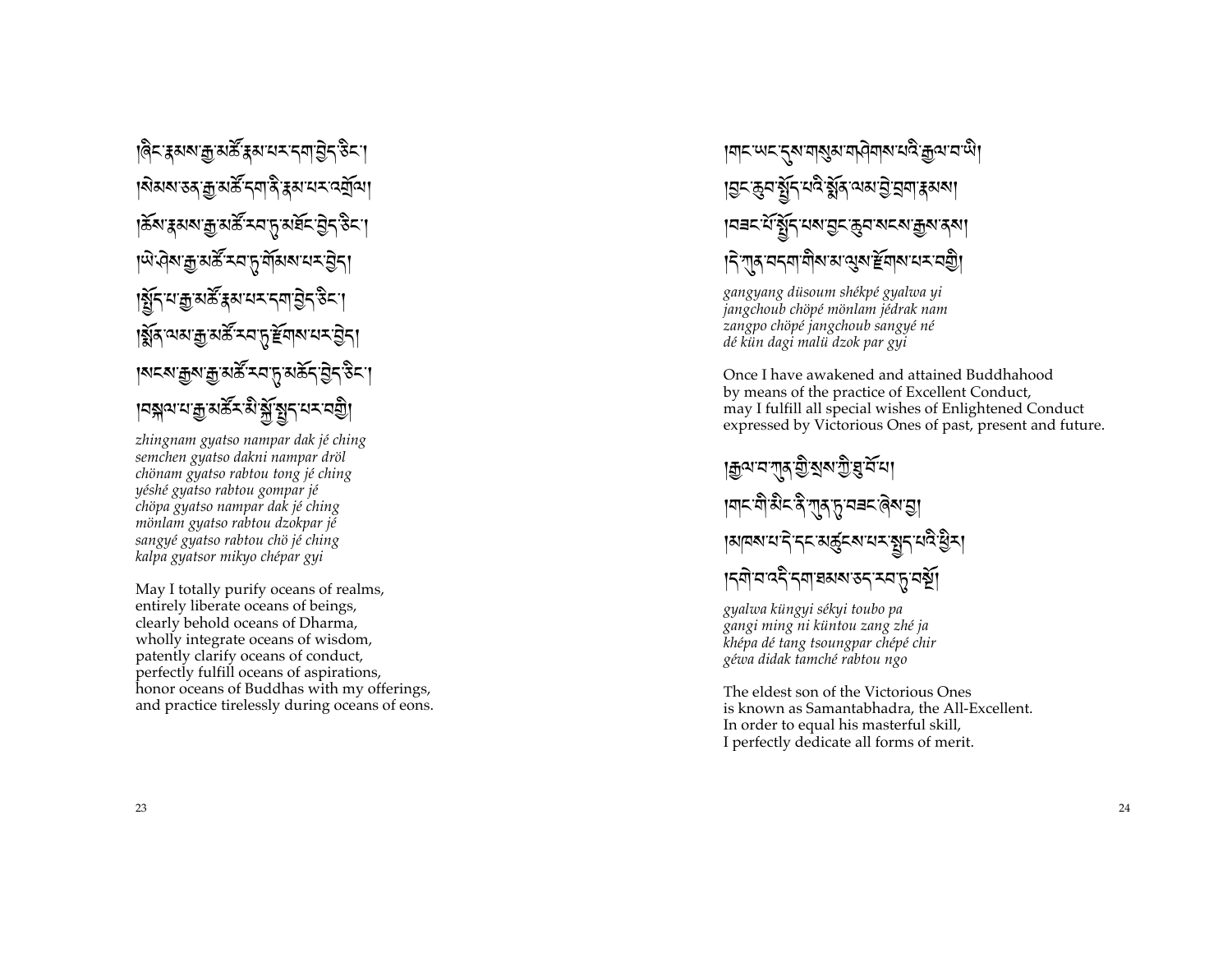# ऻॶऺॺॱॸड़ड़ॴड़ड़फ़ॖऀड़ॹऀड़ॷड़ॷॎ क्षि या हुआ दवा बिनाहरू अरु अन्यानना **19 มิ๊ ยังสะ ยาระ นิ**้ง ตลง สาราย

#### **।** देख्दर वदवा गुरू दे दर अर्कुरू यर पेवा

lü tang ngak tang yi kyang namdak ching chöpa namdak zhingnam yongdak tang ngowa'ang zangpo khépa chi drawa dédrar dakyang détang tsoung par sho

May I be comparable to Samantabhadra: his utterly pure body, speech, and mind, his totally pure conduct, perfectly pure realms, and superior skill in dedicating merit.

#### ।শ্ৰুৰ্ম বনীত্ৰত অৰ্ষুব্দৰী ষ্ট্ৰব্ |৭९४ दयवाणु दे यूर्व वायानुदाय पश्ची ।अ<sup>.</sup>ঽॅ६बावञ्जयायागुरु हि.झे.झॅ.वर्ग <u>।</u><br>বিজ্ঞানসন্থ ইন্সব্য নতী

künné géwa zangpo chöpé chir jampel gyini mönlam chépar gyi ma'ong kalpa küntou mi kyowar déyi jawa malu dzokpar gyi

So as to completely achieve excellent goodness, I will carry out Manjushri's aspiration prayers. Continuing tirelessly throughout future eons, I will accomplish every last one of his activities.

## ।ষ্ট্ৰনম্মনমাৰীৰ্কন<sup>্</sup>ৰ্শন মাত্মুমন্তিম <u>।</u>ॲ६<sup>੶</sup>ॸ६ॱ₹য়য়৾৾য়ঢ়৾ৼড়ৼৼৼৼঢ়ড় |श्लेंदयऊंदअदयव्यवादशरूयाणुद्र| |नेन्माद्युवायञ्चाराजन्दर्यायमञ्जू|

chöpa dakni tséyö magyour chik yönten nam kyang tsézoung mépar sho chöpa tsémé pa la né né kyang dédak trülpa tamché tsalwar gyi

May my actions be free of limitations, and my qualities also be without bounds. May I remain engaged in activities beyond measure, and may I come to know all of their manifestations.

#### ।**ৰঝ'মান্দ্ৰ'মঘ্ৰম্'যুম'যুম্'ম'ই'ৰ্সম'**মম্ ।ঝন্সমন্তৰ মানুমান্নহাম অহাই ঘৰিৰ চী ৼৼড়য়ড়ড়ৼড়ড়ড়ড়৸ড়ৼড় <u>। वदवायोर्झेर व्यस संवद पाद दे रहा सा</u>

namkhé tartouk gyourpa ji tsampar semchen malü tayang dé zhin té ji tsam lé tang nyönmong tar gyour pa dagi mönlam tayang dé tsammo

There are countless beings, as limitless as the very confines of the endless sky. Whatever their karma and afflictions may be, may my wishing prayers encompass them all.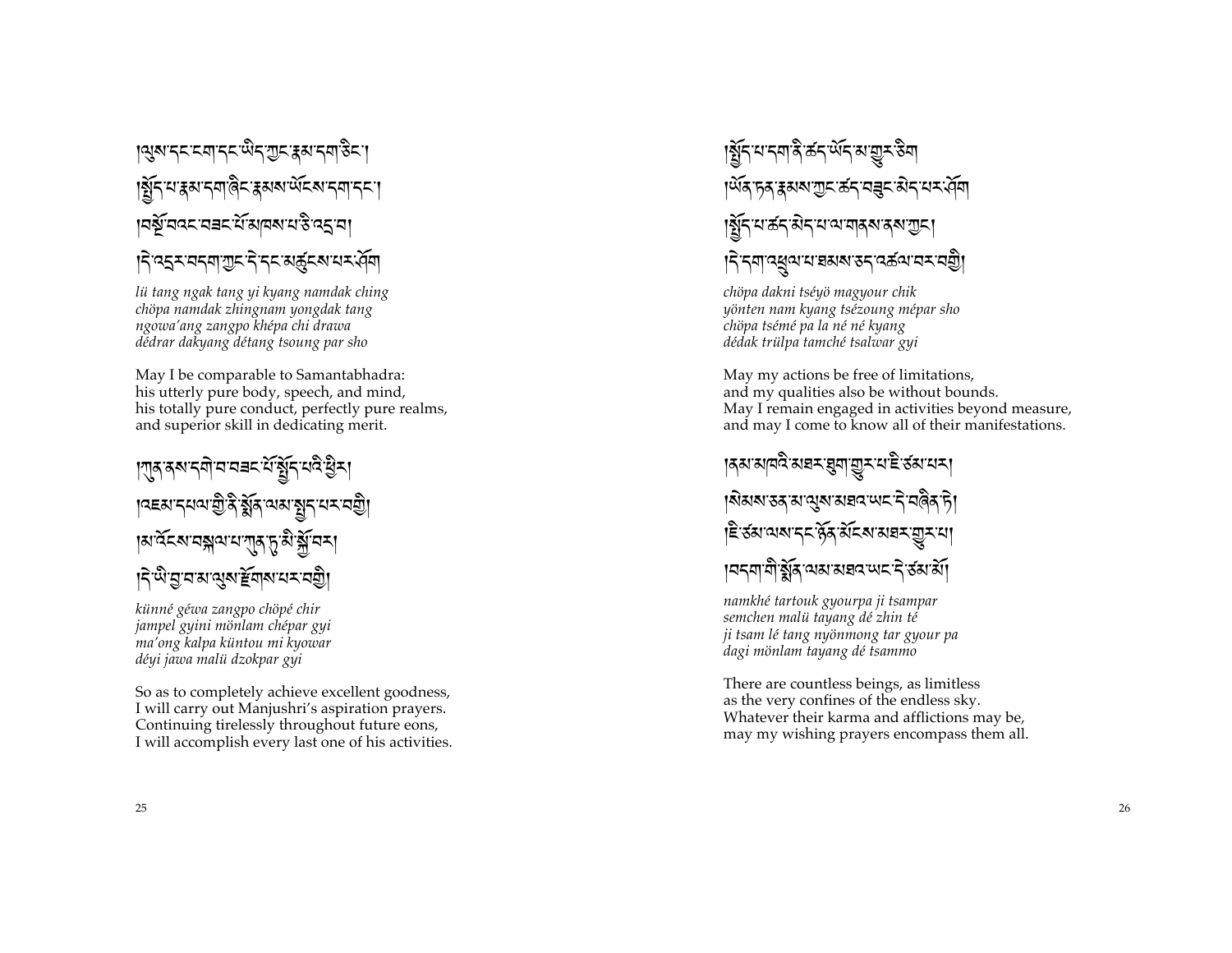।**ঘা**ম অম ধ্রুমাঝ বস্তুব বিমায় মাধ্য মাধ্য মা ।<sup>ই</sup>ৰ'ক্টৰ'নক্কুৰ'ট'ক্ৰুঅ'ন'ব্লুৰাম্ব্ৰেণ। ऻऄऀॾऺॾॶफ़ॶॾॾख़ॷॾख़ऻऄॴऄ |@८:योड्याञ्चेदावङ्गयायरायुवायायब्ग । নাম নীম নর্ষ্ট নন্ত্র ক্রুন র্য নেই ইন্স র্ম। <u>।ସମଞ୍</u>ଜ ଅଞ୍ଜାସି ইনজু শব*ই*নিটো ॺॎॸऄॻॳॕॺॱॺॸॸॸॸॱॺऄॸॱॺऄ निश्रू प्रथा रियान पर अप्रस्र पर प्रति प्रति पर प्रति

gangyang chokchou'i zhingnam tayé pa rinchen gyen té gyalwa nam la pül lha tang miyi déwé chok nam kyang zhingi dül nyé kalpar pülwa wé gangi ngowé gyalpo di tö né jangchoub chokgi jésou rab mö shing len chik tsam yang dépa kyépa ni sönam dampé choktou di gyour ro

We may embellish the infinite realms of the ten directions with precious gems and present them to the Victorious Ones; we may offer the finest pleasures of gods and humans during as many eons as there are atoms in the universe. Even so, paramount indeed is the exceptional merit of those of us who have heard this King of Dedications, are truly determined to pursue supreme enlightenment, and give rise to genuine faith, be it just for a moment.

।শ্ৰম শীৰ বৰম ষ্ট্ৰীৰ বিষাপেনী বিধানবো हिरा दे दद संद व्यय उद्भू दय य द्यू य ।देश दे यूँगिश र्य दद य ब्रेदशय पेदा ।भूमानासवाययाने पाराने ह्यूमासर्वेमा

gangi zangchö mönlam di tab pé déni ngen song tamché pangpar gyour déni drokpo ngenpa pangpa yin nangwa tayé déyang dé nyour tong

Those who practice this Prayer of Excellent Conduct will turn away from rebirth in the lower realms, sever all ties to unwholesome companions, and promptly behold Amitabha, Infinite Light.

ड़ॎॱॸॺॾॎॣॸॱय़ॱॸय़ॾॣॆॸॱय़ॸऀॱय़ॸॱढ़क़ॕॖ क्षिक्षेत्रम् अद्रम् दमायेगाराम् तेन् ।শৰ চামৰনাইনি অন্ত বহাৰ**ন**। दिन्त्र्याद्रैदर्भेद्रशेर्मेयारादे वले प्रत्याना

dédak nyépa rab nyé déwar tso mitsé diryang dédak lékpar ong küntou zangpo déyang chi drawar dédak ringpor mitok dézhin gyour

They will be perfectly comfortable and lead happy lives; in this lifetime as well, comfort and happiness will reign. Without delay, they will become similar in every way to Samantabhadra, the All-Excellent One.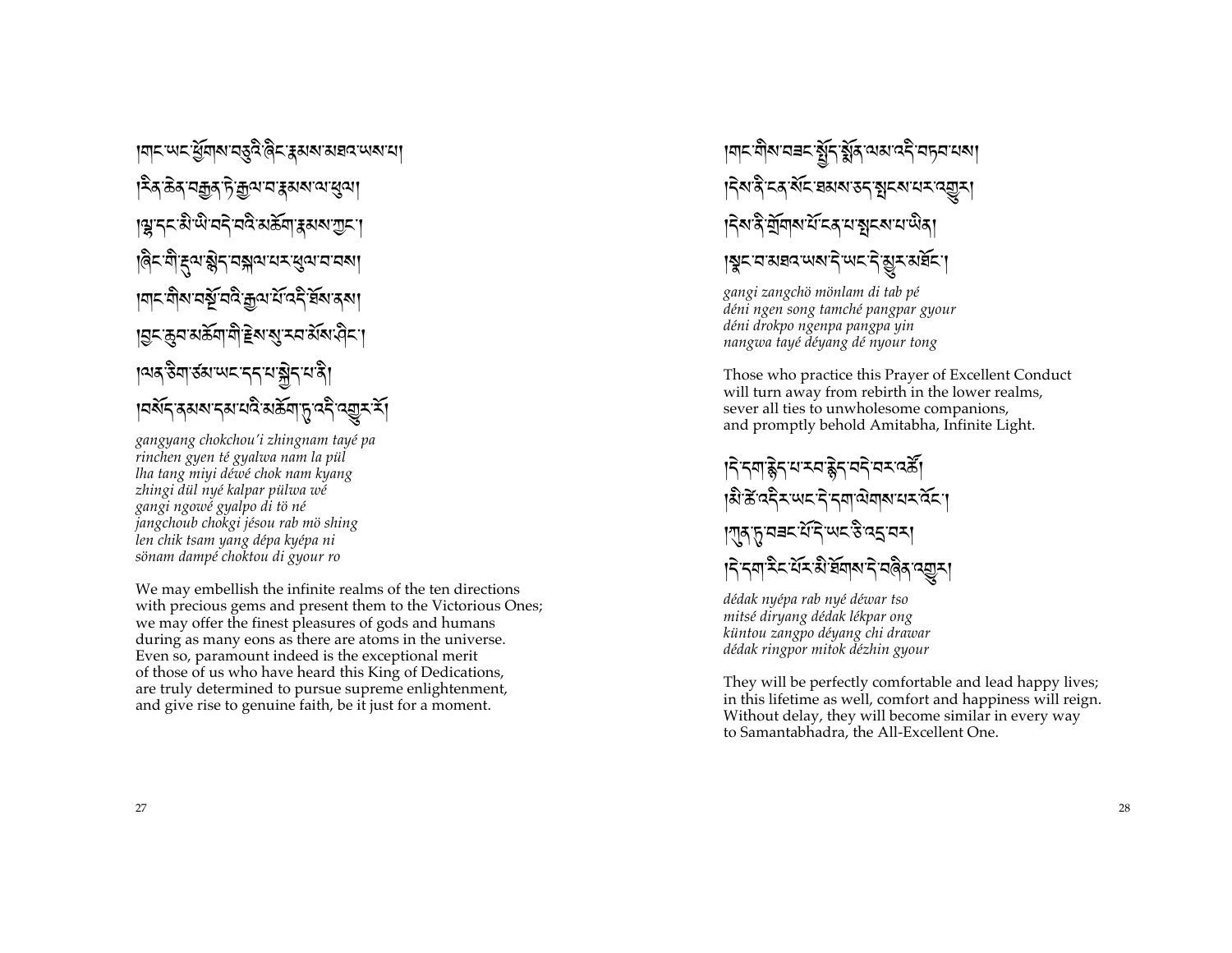∣মৰ্ক্তমম'ৰীব'শ্বাৰ্শবাসীষ্ট্ৰশাম'ৰ্ক্তমমা <u> เ</u>ตราติสาสินศิสารศราติสาธิสาราช निष्णियानवर संसुन सावने नहेन्ना ৠॎॸॸॖॣॴॶॺॱॲड़ॺॶॶड़ॸॸॸॼॗॸऻ

tsammé ngapo dagi dikpa nam gangi mishé wangi jépa dak déyi zangpo chöpa di jö na nyourdou malii yongsou jangwar gyour

If this prayer of Excellent Conduct is recited by those who have committed, by reason of ignorance, the five most negative acts of direct consequence, these all will be quickly and thoroughly purified.

ॵॎॷॴॸॸऄऀॴॾॴॴॾॸॴख़ॷॳॳॳॳ क्षिणरू दाय देवा इस राज्य स्वयं सम्य स्युत्र न्तुन नन् सु सेवाय अन् यें याने से चुना <u>||दद्देश हेरु गायुरु सें गारु रुपर सर्केन सम्पद्युम्</u>

yéshé tang ni zouk tang tsen nam tang rik tang khadok nam tang denpar gyour dü tang mouték mangpö dé mi toub jikten soumpo kün na'ang chöpar gyour

Practitioners will have wisdom, the shapeliest physique, excellent signs, a noble family, and a fine complexion. The many maras and heretics will be powerless against them, and they will be honored throughout the three worlds.

# ॾॎॸख़ॖॺऄॸॸॺॸड़ॗॸॸॖॣॸऀख़ॗॸॺॺॕऻॖ ।ॲ**८ दय सेमय उद यद युर देर द**त्या है। <u>|བྱང་རྱབ་སངས་རྒྱས་འལོར་ལོ་རབ་ད་བསྱོར།</u>

#### <u>। बहुतपुरुषबाञ्चे ददयवरुबायाञ्चल बहुत्वा</u>

jangchoub shingwang droungdou dé nyour dro song né semchen penchir dér douk té jangchoub sangyé khorlo rabtou kor dünam dé tang chépa tamché tül

They will go quickly before the great Bodhi tree, and settle there for the benefit of sentient beings. As awakened Buddhas they will turn the wheel of Dharma, prevailing against all of the maras and their legions.

ऻॻऻऺऺॴॾख़ॎॾॾज़ॖॳॖॳख़ख़ख़ख़ **।** दळदावाददादे सूत्र हुआर्ज़ुवायाणे। *៶*ঀ৾<sup>৻</sup>৸য়য়য়য়ৼয়ৢ৾য়৸য়ৼৼ৶ড়৸য়ঢ়ৗৼ <u>।ন্দক্ৰন মৰ্ক্তনা নাৰ্থমেণ্ট্ৰ মান্ন ইনা</u>

gangyang zangpo chöpé mönlam di changwa tang ni töntam lokpa yi déyi nampar minpa sangyé khyen jangchoub chokla som nyi ma jé chik

The Buddhas alone fathom the full karmic fruition for those who take this Prayer of Excellent Activity to heart by expounding it, or reading and reciting it. Have no doubt: the outcome is supreme awakening!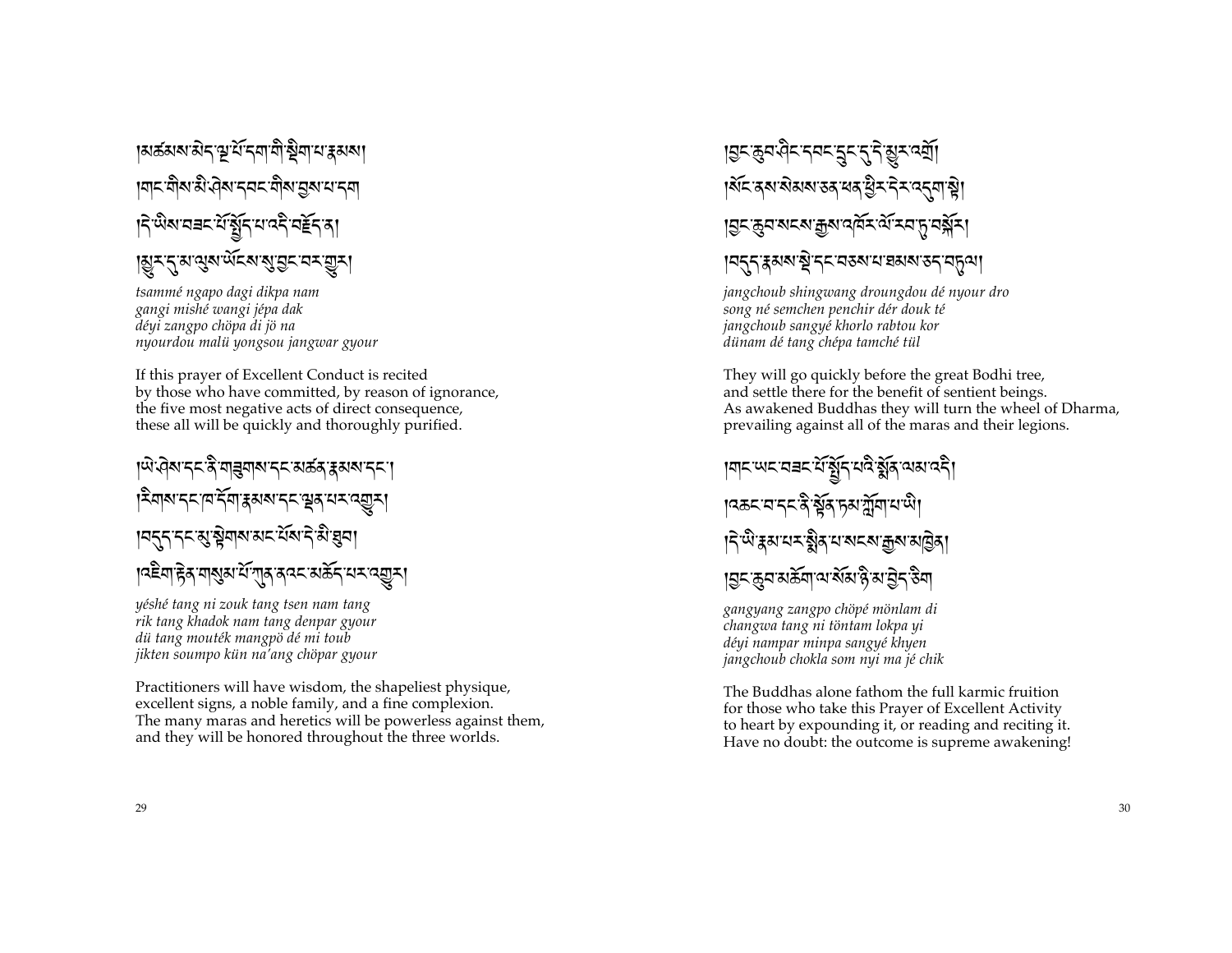#### । ਕਵਤਾਨਪਕਾਵੇ ਭੂਨ ਤਪ੍ਰੋਨ ਨੇਟ ਨਪਕ ਧਾਨਨ। । ग़ाक फ़ायबर ये दि स्पर दे वलैक फ़े ड़ॎॸॺग़ॹॖॖऀॾॆॺख़ॖॸॸॺऄॣ॔ॸऄॸॱ ।८बोघददैन्याञ्चस्र उदन्य प्रवर्षे।

jampel jitar khyen ching pawa tang küntou zangpo déyang dézhin té dédak küngyi jésou dalob ching géwa didak tamché rab tou ngo

May I train by emulating the examples of Manjushri, with his momentous knowledge and great courage, and Samantabhadra, whose qualities are identical; like them. I perfectly dedicate all forms of merit.

# <u>।</u><়ম'যামুম'যাঐ্যাম'থই'ক্রথ'য'হামম'ড়< শ্রীমা ऻॎक़ॕॖख़ॴऺॾख़ख़ॎ । यदवा वो दवो ववैः साव वदे राव राजा |मबदसिंबुद्धिरास्यातु प्रश्नुं यसपश्चि

düsoum shékpé gyalwa tamché kyi ngowa gang la chok tou ngakpa dé dagi géwé tsawa di kün kyang zangpo chö chir rabtou ngowar gyi

For the sake of the practice of Excellent Conduct, I completely dedicate all of my roots of goodness by means of those dedications praised as supreme by the Victorious Ones of past, present, and future.

## ऻॎॿऺख़ॷख़ॾॗख़ॷॾख़ऀॾॕॿऀॾख़ॷ ।ଛ୍ଲିସସସୟଷ୍ଟ୍ର ମେଗ୍ନି ସ୍ରିୟସ୍ୟ ସ୍ଥାନି ।**মইৰ** মূ্য়ামুহ বামঘ্ৰব অমাই মৰ্ঘ্ৰ বন্ধা निय कुर्युलिट देशस्य पुर्खा

dani chiwé düjé gyourpa na dribpa tamché dakni chir sal té ngön soum nangwa tayé dé tong né déwachen gyi zhing dér rabtou dro

When the time has come for me to die, and all of my veils, now purified, disappear, may I directly behold Amitabha, Infinite Light, and proceed with certainty to the Realm of Joy.

#### । देर सेंद दस दे झेंद व्यव दरे दवा गुड़। |ने नया अत्युरु चनया योग अंदरु सु चनाना <u>෦¤่ะิสฺ हेन्द्रीद सेहास उदय्वद्रायदावते।</u>

dér song né ni mönlam didak kyang tamché malii ngöndou gyourwar sho dédak malu dagi yongsou kang jikten jisi semchen penpar gyi

Once there, may these and all other prayers, without a single exception, become manifest. May I perfectly fulfill each and every one, helping beings for as long as the universe exists.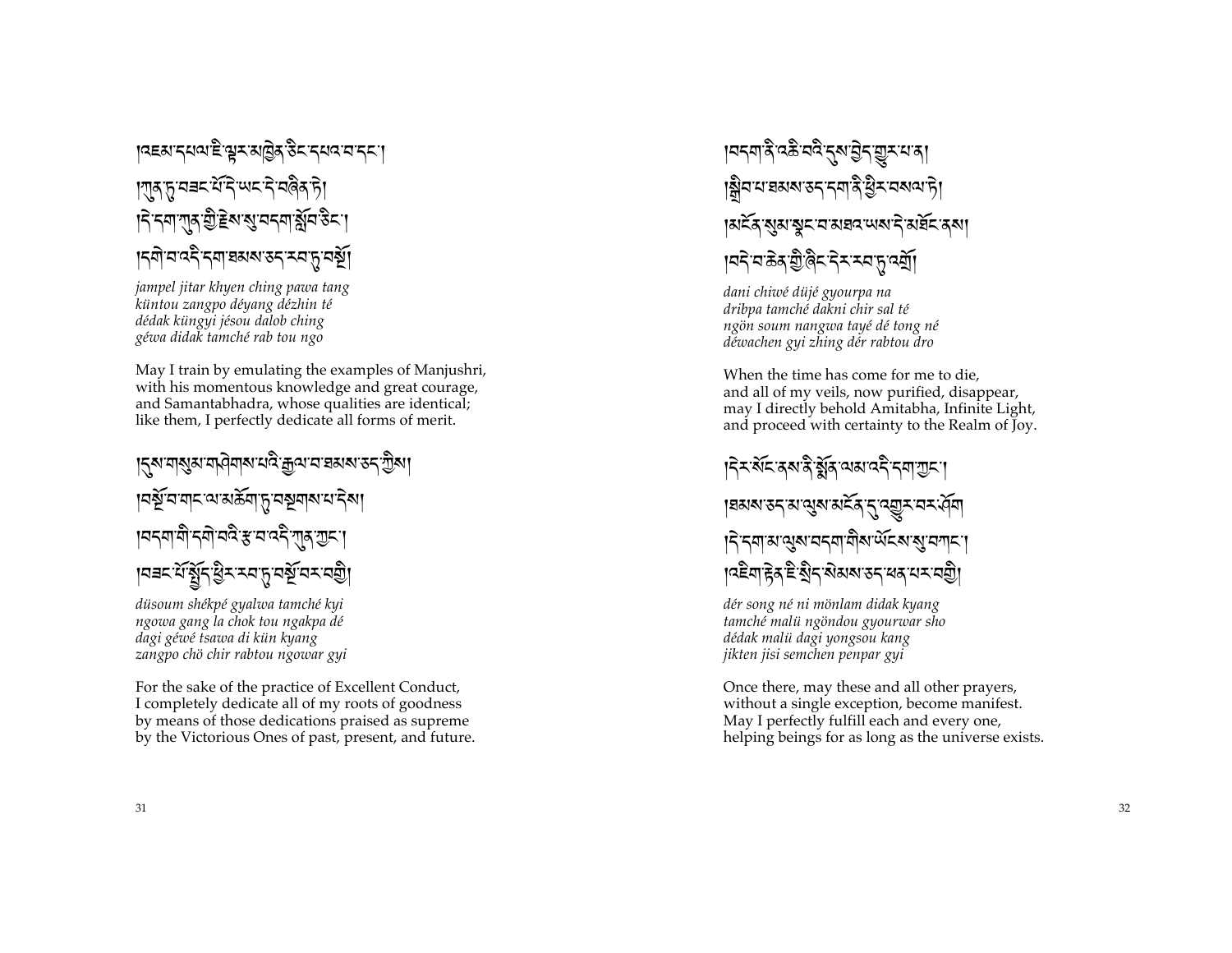#### । क्या वदे रगुला वर्षे राव= हिरा रणदा र र । **หรักระหมดิส ธู มะัย ฉพ**รรค ।ঝুন'ব'মহাব'অম'ক্ৰুণ'বম'মৰ্মিম্মান। ।্থুহ'বস্তুর'য'অহ'বহ্বা'যী'ইহ'র্ষর'র্ব্র

gyalwé kyilkhor zang zhing gawa dér pémo dampa zhintou dzé le kyé nangwa tayé gyalwé ngön soum dou loung tenpa yang dagi dér tob sho

May I be reborn in a supremely beautiful lotus in the excellent, joyous mandala of the Buddhas. There, may I obtain my prophetic revelation directly from Amitabha, the Victorious One.

ड़ॎ॓ॸढ़ॆॱॺॸॺॱॺॏॺॱॶॸॱॺॺॗढ़ॱॸॺॱॺ॔ॺॱढ़ॺग़ য়ৢিমমরাস্কর্তন্ত্রান্ত্রনাম্বরূজ্ঞা सिंपी सूत्र गुरा सुवारा वह रू अरा सुप्पर। । शेअष उद द्वाया या यद या अद या यद्यो

dérni dagi loungten rab tob né trülpa mangpo jéwa trak gya yi loyi tob kyi chok chou nam sou yang semchen namla penpa mangpo gyi

Once the prophecy has been fully achieved, may I serve the beings of the ten directions in a number of ways through the power of mind of many hundreds times millions of emanations.

#### य़ॎॾॸॱय़॔ॷॕॗॸॱय़ढ़ॆॱऄॗ॔ढ़ॱय़ॺॱय़ॸॖय़ॱय़ॱਘऀॱ ୲ॸॺॊॱॺॱड़ॸॱॿॸॱॺॸॺॱॺऀॺॎॱड़ॆॱॺॺॺॺॱॺॱ ड़ॎॺॱदे दर्युद्धिः अत्यादयो नः भाषा ।ॺॣॸॱᢌऀॺॱॺऻऀऄग़ॱॺॏॺॱ<mark>ॾ</mark>ॴॺॱड़ॸॱ<u>ढ़</u>ॷॕॸॱॺॸॱॶ<u>॔</u>॔ॺ

zangpo chöpé mönlam tabpa yi géwa choungzé dagi chi sak pa déni drowé mönlam géwa nam kéchik chikgi tamché jorwar sho

By whatever small merit I may have garnered by practicing this Prayer of Excellent Activity, may the meritorious aspirations of sentient beings all be accomplished in the space of one instant.

୲ঘ੩মধীৰীৰ দ্ৰাপ্তব্যৰ পূত্ৰ প্ৰধান <u> । ศลัศ</u>รสมสามารถ สามารถ สัตริยา ऻॎॴॖॖॴॾॕॴॾॎॕॴख़ऀड़ऻॷॸॴ ៲देनन्दयमाओनयदे मात्रू राम्य सेनयम् पूर्ण

zangpo chöpa yongsou ngöpa lé sönam tayé dampa gang tob dé drowa douk ngal choubor jingwa nam öpa mépé nérab tob par cho

By virtue of the boundless, genuine merit gained by fully dedicating Excellent Conduct, may all beings engulfed in the great river of suffering attain Buddha Amitabha's most excellent domain.